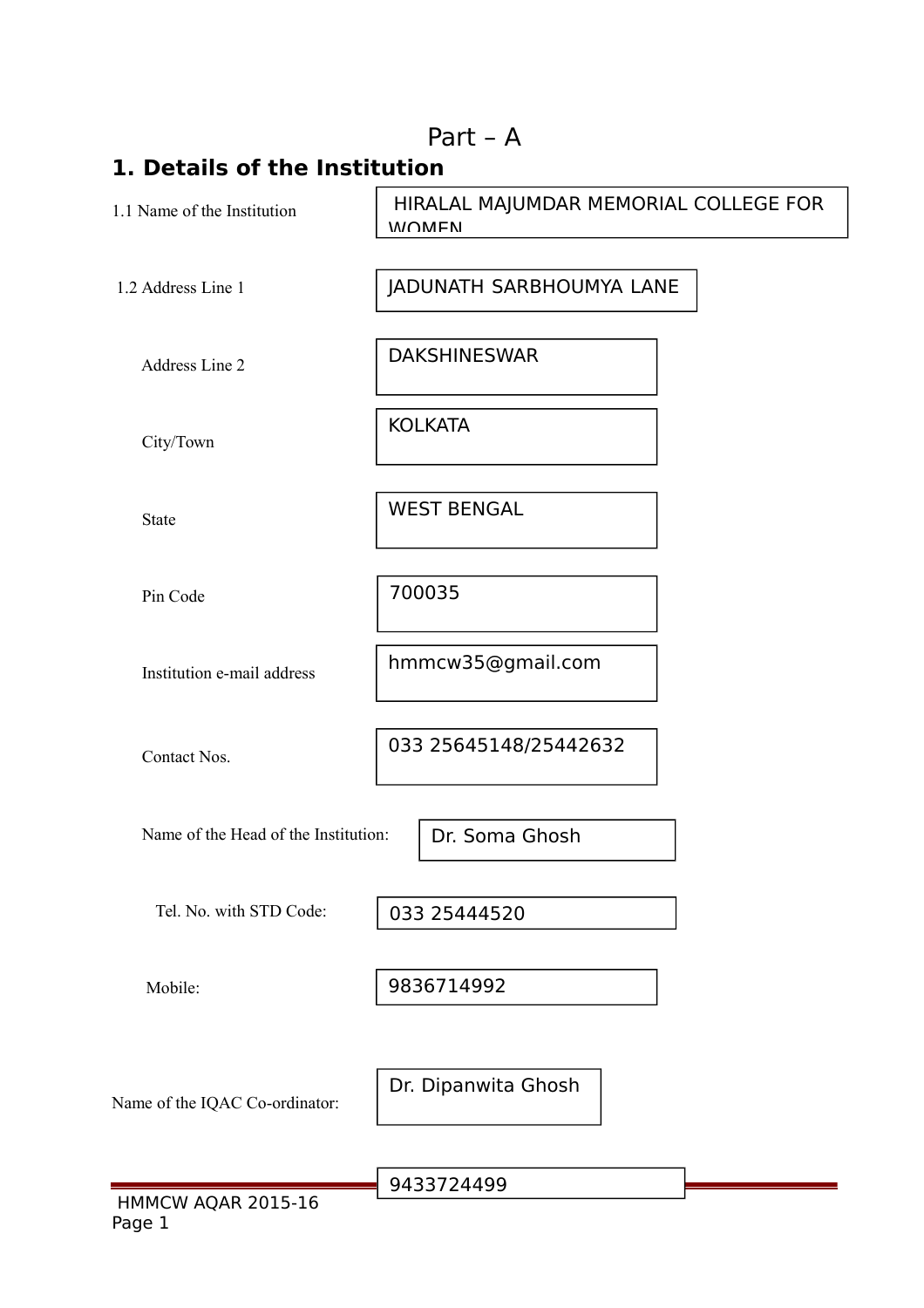Mobile:

IQAC e-mail address:

Iqac.hmmcollege@yahoo.com

### 1.3 **NAAC Track ID EC/35/088**

1.4 Website address:

www.hmmcollege.org

Web-link of the AQAR:

http://www.hmmcollege.org/downloadpdf/aqar2014 -

1.5 Accreditation Details

|         |             |       |             | Year of       | Validity |
|---------|-------------|-------|-------------|---------------|----------|
| Sl. No. | Cycle       | Grade | <b>CGPA</b> | Accreditation | Period   |
|         | $1st$ Cycle | $C++$ |             | 2004          | 5 years  |
|         | $2nd$ Cycle |       |             |               |          |
|         | $3rd$ Cycle |       |             |               |          |
|         | $4th$ Cycle |       |             |               |          |

1.6 Date of Establishment of IQAC : DD/MM/YYYY

20/02/2014

**1.7 AQAR for the year** *(for example 2010-11)*

1.8 Details of the previous year's AQAR submitted to NAAC after the latest Assessment and Accreditation by NAAC (*(for example AQAR 2010-11submitted to NAAC on 12-10-2011)*

| 1.<br>ii.<br>$\cdots$<br>111.<br>1V. | <b>AQAR</b><br><b>AQAR</b><br><b>AQAR</b><br><b>AQAR</b> | 2011-2012 submitted to NAAC on 25/12/2015<br>2012-2013 submitted to NAAC on 25/12/2015<br>2013-2014 submitted to NAAC ON 25/12/2015<br>2014-2015 submitted to NAAC ON 25/12/2015 |
|--------------------------------------|----------------------------------------------------------|----------------------------------------------------------------------------------------------------------------------------------------------------------------------------------|
|                                      | 1.9 Institutional Status<br>University                   | Private<br>Central<br>Deemed<br><b>State</b>                                                                                                                                     |
| Page 2                               | HMMCW AQAR 2015-16                                       |                                                                                                                                                                                  |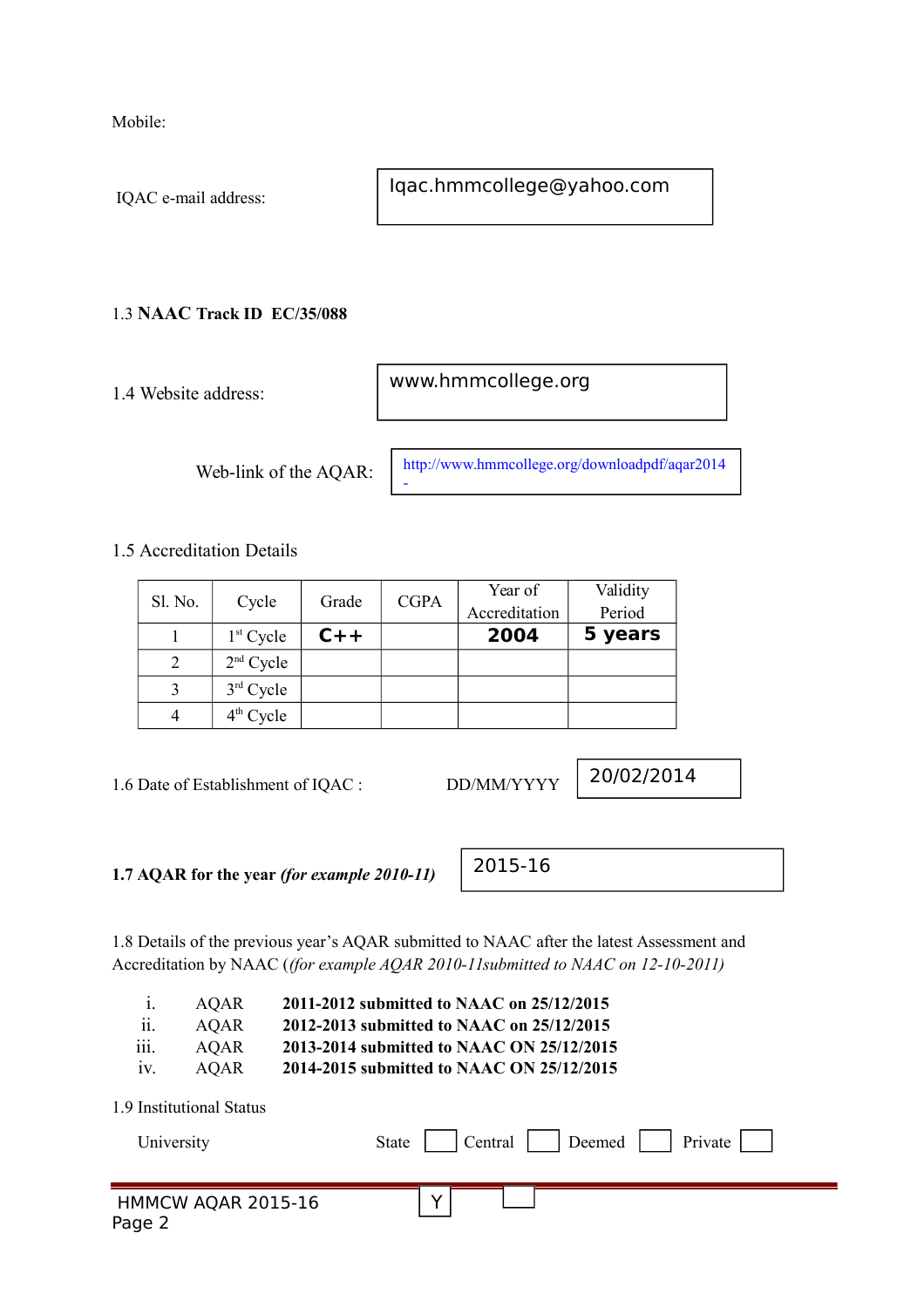| <b>Affiliated College</b><br>Yes                                                       | N <sub>0</sub>      |                                                 |     |
|----------------------------------------------------------------------------------------|---------------------|-------------------------------------------------|-----|
| <b>Constituent College</b><br>Yes                                                      | N <sub>0</sub><br>✓ |                                                 |     |
| Autonomous college of UGC<br>Yes                                                       | $\rm No$            |                                                 |     |
| Regulatory Agency approved Institution                                                 | Yes                 | $\checkmark$<br>N <sub>0</sub>                  |     |
| (eg. AICTE, BCI, MCI, PCI, NCI)                                                        |                     |                                                 |     |
| Co-education<br>Type of Institution                                                    | Men                 | Women<br>Y                                      |     |
| Urban<br>Y                                                                             | Rural               | Tribal                                          |     |
| <b>Financial Status</b><br>Grant-in-aid                                                | UGC 2(f)            | Y<br>UGC 12B                                    |     |
| Grant-in-aid + Self Financing                                                          | Y                   | <b>Totally Self-financing</b>                   |     |
| 1.10 Type of Faculty/Programme                                                         |                     |                                                 |     |
| Arts<br>Science<br>Y<br>Ý                                                              | Commerce<br>Law     | PEI (Phys Edu)                                  |     |
| Engineering<br>TEI (Edu)                                                               | Health Science      | Management                                      |     |
| Others (Specify)                                                                       |                     |                                                 |     |
| 1.11 Name of the Affiliating University (for the Colleges)                             |                     | <b>West Bengal State</b><br>University, Barasat |     |
| 1.12 Special status conferred by Central/ State Government-- UGC/CSIR/DST/DBT/ICMR etc |                     |                                                 |     |
| Autonomy by State/Central Govt. / University                                           | <b>NIL</b>          |                                                 |     |
| University with Potential for Excellence                                               | N.A                 | <b>UGC-CPE</b>                                  | N.A |
| <b>DST Star Scheme</b>                                                                 | N.A                 | $UGC-CE$                                        | N.A |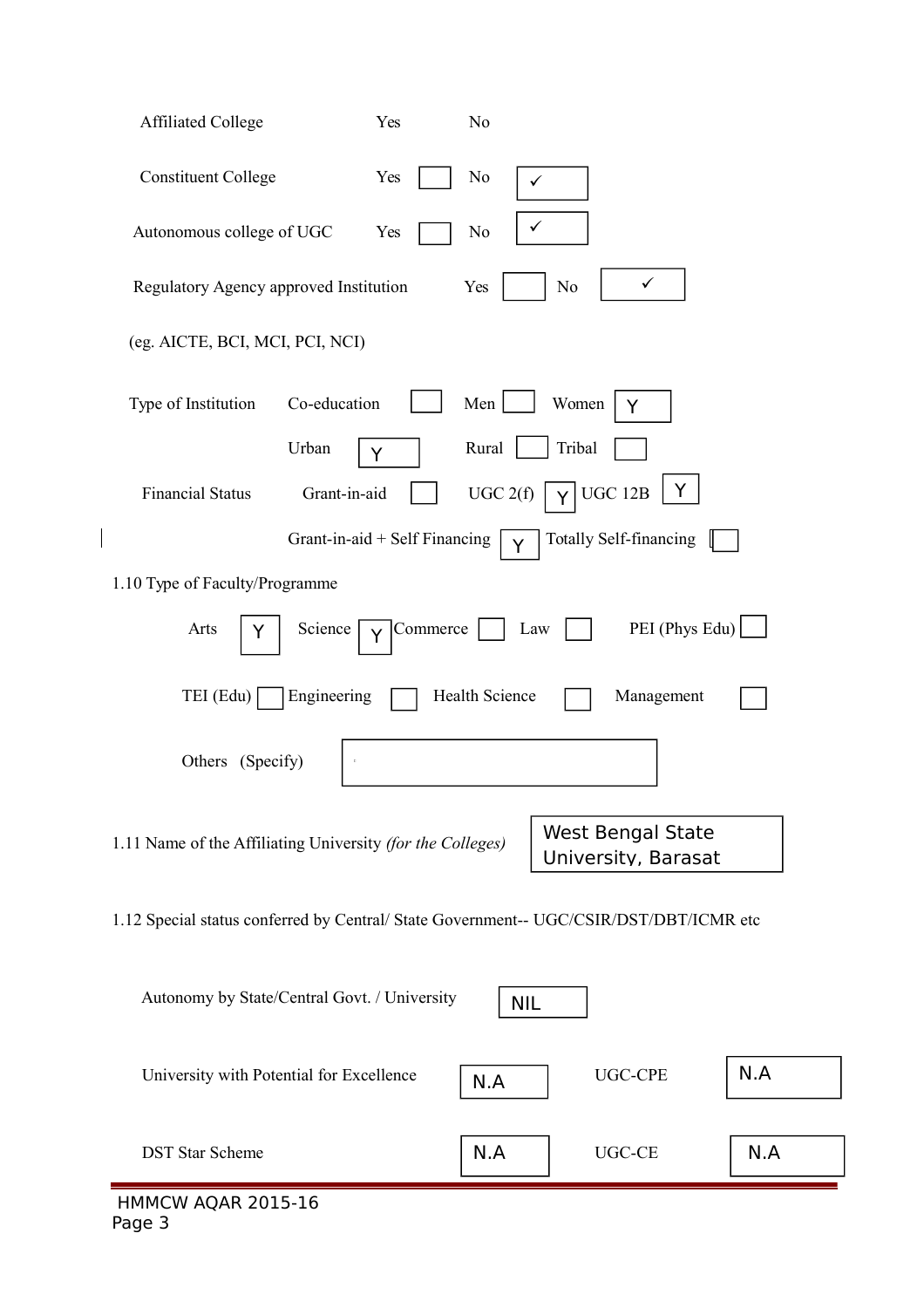| <b>UGC-Special Assistance Programme</b> | N.A | <b>DST-FIST</b>     | N.A |
|-----------------------------------------|-----|---------------------|-----|
| UGC-Innovative PG programmes            | N.A | Any other (Specify) | N.A |
| <b>UGC-COP Programmes</b>               | N.A |                     |     |

# **2. IQAC Composition and Activities**

| 2.1 No. of Teachers                                                                                                  | 11                      |
|----------------------------------------------------------------------------------------------------------------------|-------------------------|
| 2.2 No. of Administrative/Technical staff                                                                            | 02                      |
| 2.3 No. of students                                                                                                  | 01                      |
| 2.4 No. of Management representatives                                                                                | 01                      |
| 2.5 No. of Alumni                                                                                                    | 01                      |
| 2.6 No. of any other stakeholder and                                                                                 | <b>NIL</b>              |
| community representatives                                                                                            |                         |
| 2.7 No. of Employers/ Industrialists                                                                                 | <b>NIL</b>              |
| 2.8 No. of other External Experts                                                                                    | 01                      |
| 2.9 Total No. of members                                                                                             | 17                      |
| 2.10 No. of IQAC meetings held                                                                                       | 08                      |
| 2.11 No. of meetings with various stakeholders:                                                                      | 08<br>Faculty<br>No.    |
| 08<br>Non-Teaching Staff Students                                                                                    | 08<br>Alumni<br>Others  |
| 2.12 Has IQAC received any funding from UGC during the year?<br>2.13 Seminars and Conferences (only quality related) | No<br>Yes<br>$\sqrt{ }$ |
|                                                                                                                      |                         |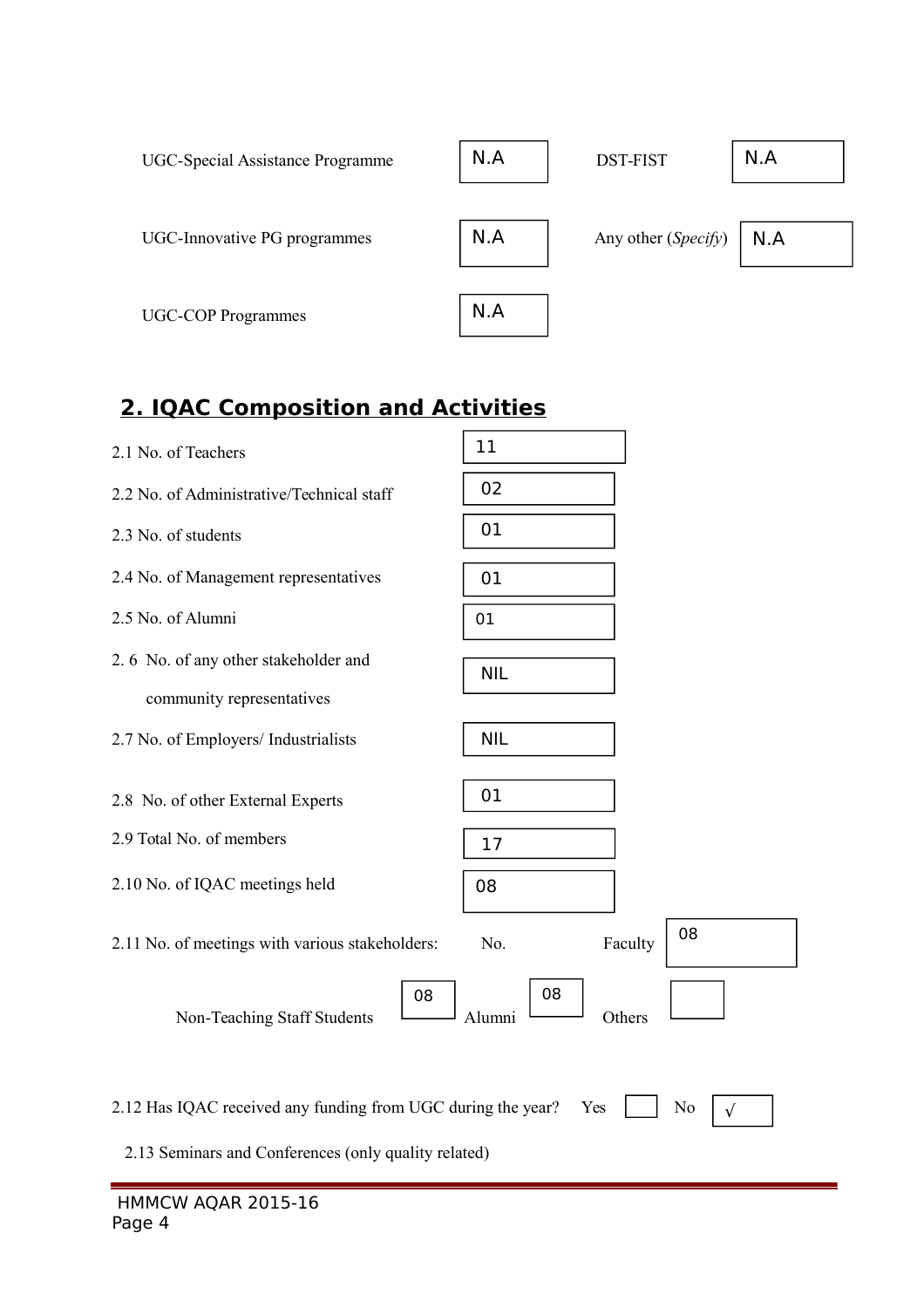(i) No. of Seminars/Conferences/ Workshops/Symposia organized by the IQAC

| Total Nos.  | International                                                                          | National | State | $\overline{0}$ | Institution Level |  |
|-------------|----------------------------------------------------------------------------------------|----------|-------|----------------|-------------------|--|
| (ii) Themes | Towards quality, transparency in management<br>and accountability towards stakeholders |          |       |                |                   |  |

2.14 Significant Activities and contributions made by IQAC

- Communicative English programme introduced, made compulsory for all students
- Regular/advanced computer classes compulsory for all students
- Compulsory Yoga/meditation classes
- Regularization of the teaching staff roster for appointment of Assistant Professors through College Service Commission
- Suggestions to appoint management supported full time and part time faculty
- Parent teacher meeting held regularly
- Additional exposure to students outside syllabus with national

#### 2.15 Plan of Action by IQAC/Outcome

 The plan of action chalked out by the IQAC in the beginning of the year towards quality enhancement and the outcome achieved by the end of the year \*

| Plan of Action                       | Achievements                            |
|--------------------------------------|-----------------------------------------|
| Man-management, infrastructure       | More remedial classes added.            |
| building, soft skill generation with | Dedicated workstation                   |
| external assistance towards          | ICT enabled classes                     |
| improvement in academics and         | A fully furnished conference room added |
| widening of career options           | to the infrastructure                   |

| 2.15 Whether the AQAR was placed in statutory body |           | Yes $\vert \sqrt{ } \vert$ | No |
|----------------------------------------------------|-----------|----------------------------|----|
| Management                                         | Syndicate | Any other body             |    |

Provide the details of the action taken

making body of the institute for its clarifications, suggestions and comments. All changes were meticulously incorporated before uploading the AQAR. After the draft report was finalized, it was discussed threadbare within the institution. It was then placed in the governing body, the highest decision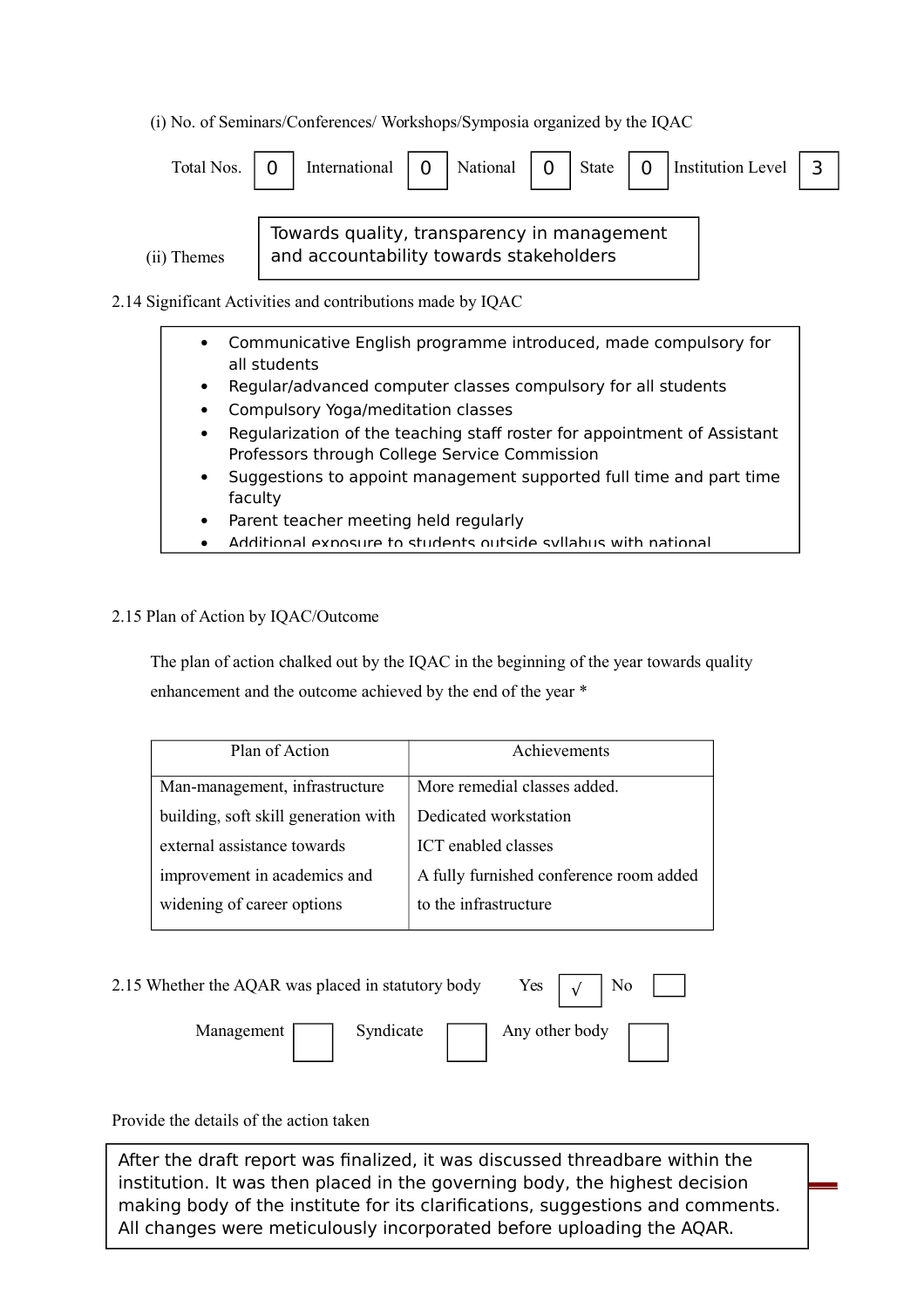# Part – B

### **Criterion – I**

# **1. Curricular Aspects**

| Level of the<br>Programme | Number of<br>existing<br>Programmes | Number of<br>programmes added<br>during the year | Number of<br>self-financing<br>programmes | Number of value<br>added / Career<br>Oriented<br>programmes |
|---------------------------|-------------------------------------|--------------------------------------------------|-------------------------------------------|-------------------------------------------------------------|
| PhD                       | $\theta$                            | $\theta$                                         | $\Omega$                                  | $\theta$                                                    |
| PG                        | $\theta$                            | $\theta$                                         | $\Omega$                                  | $\overline{0}$                                              |
| <b>UG</b>                 | $22(H+G)$                           | $\theta$                                         | $\theta$                                  | $\overline{0}$                                              |
| PG Diploma                | $\theta$                            | 0 <sup>0</sup>                                   | $\theta$                                  | $\theta$                                                    |
| <b>Advanced Diploma</b>   | $\theta$                            | 00                                               | $\Omega$                                  | $\overline{0}$                                              |
| Diploma                   | $\boldsymbol{0}$                    | $\boldsymbol{0}$                                 | $\theta$                                  | $\theta$                                                    |
| Certificate               | $\boldsymbol{0}$                    | $\boldsymbol{0}$                                 | $\theta$                                  | $\theta$                                                    |
| Others                    | $\theta$                            | $\theta$                                         | $\Omega$                                  | $\overline{0}$                                              |
| <b>Total</b>              | $22(H+G)$                           |                                                  | $\theta$                                  | $\overline{0}$                                              |
| Interdisciplinary         | $\Omega$                            | $\theta$                                         | $\Omega$                                  | $\theta$                                                    |
| <b>Innovative</b>         | $\bf{0}$                            | 2 (Comm English,                                 | $\overline{2}$                            | $\overline{\mathbf{2}}$                                     |
|                           |                                     | computer,)                                       |                                           |                                                             |

1.1 Details about Academic Programmes

1.2 (i) Flexibility of the Curriculum: CBCS/Core/Elective option / Open options (ii) Pattern of programmes:

| Pattern   | Number of programmes       |
|-----------|----------------------------|
| Semester  |                            |
| Trimester |                            |
| Annual    | $22(H+G)$ , 2 (innovative) |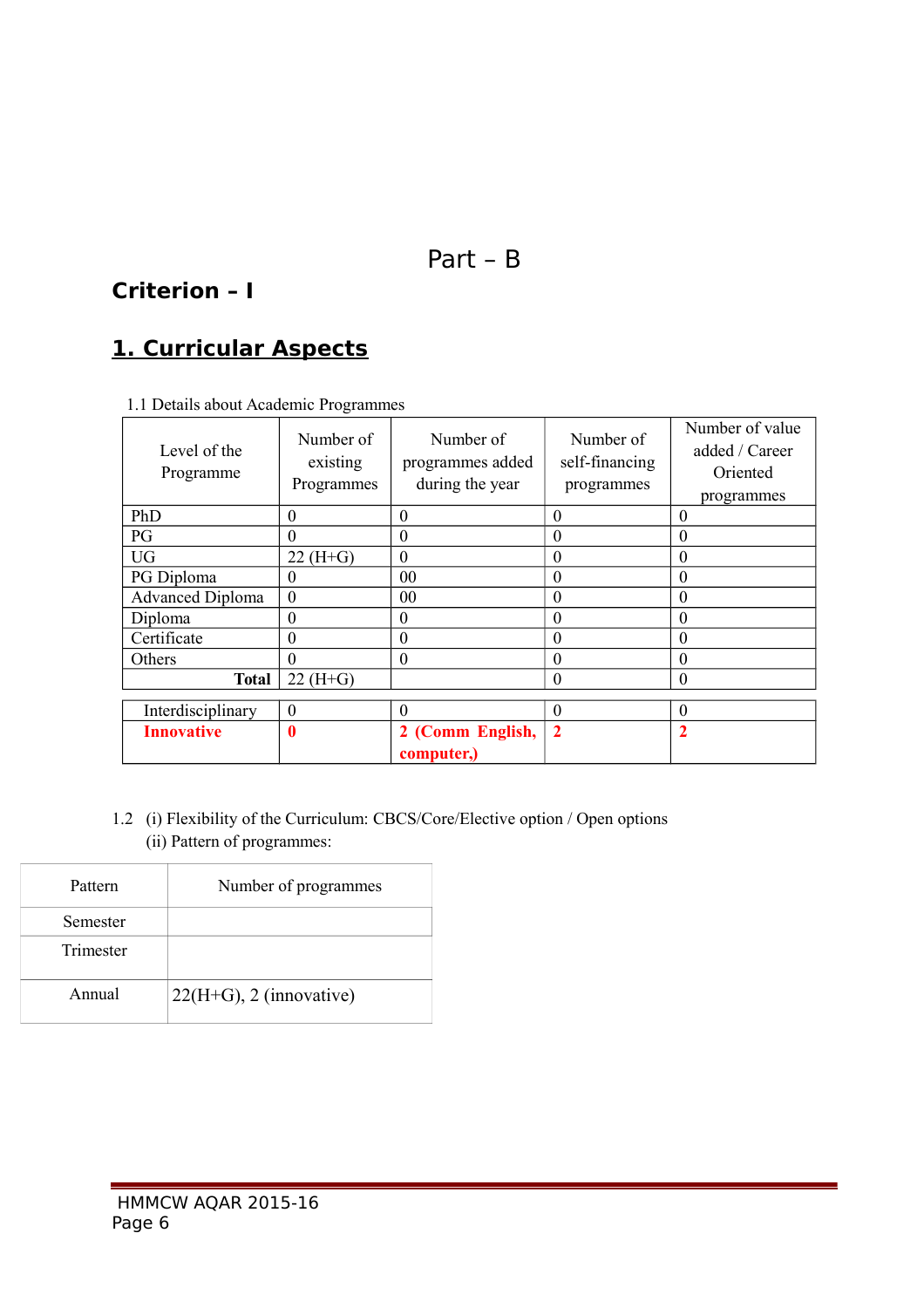| 1.3 Feedback from stakeholders*<br>(On all aspects) | Alumni | Parents | Employers                                      | Students |  |
|-----------------------------------------------------|--------|---------|------------------------------------------------|----------|--|
| Mode of feedback                                    | Online | Manual  | $\vert$ Co-operating schools (for PEI) $\vert$ |          |  |

*\*Please provide an analysis of the feedback in the Annexure*

1.4 Whether there is any revision/update of regulation or syllabi, if yes, mention their salient aspects.

The college was affiliated to the University of Calcutta since its inception in 1959. When the West Bengal Government formed the West Bengal State University vide Act xxviii of 2007,the college with 62 other colleges of the North 24-parganas,an industrial district of West Bengal, had to be transferred to the newly found University. The university was following the statutes and syllabi of the University of Calcutta. The University began formulating its own syllabi in 2012. The statute of the University was enacted on 2014.

1.5 Any new Department/Centre introduced during the year. If yes, give details.

None

# **Criterion – II**

# **2. Teaching, Learning and Evaluation**

2.1 Total No. of permanent faculty

| Total | Asst. Professors   Associate Professors   Professor | Others |
|-------|-----------------------------------------------------|--------|
|       |                                                     |        |
|       |                                                     | 10 CTT |
|       |                                                     | 15 PTT |

2.2 No. of permanent faculty with Ph.D.

2.3 No. of Faculty Positions Recruited (R) and Vacant (V) during the year

| Asst.      |   | Associate  |    | Professors |        | Others |  | Total |  |
|------------|---|------------|----|------------|--------|--------|--|-------|--|
| Professors |   | Professors |    |            |        |        |  |       |  |
|            |   |            |    | R          |        |        |  |       |  |
|            |   |            |    |            |        |        |  |       |  |
|            | Q |            | Э0 |            | $00\,$ | 00     |  |       |  |

We have included the Librarian in the assistant professor count.

The college does not have direct posts as associate professor. Associate professors are promoted from the rank of assistant professor. The Principal of the college is the only person in the Professor rank.

6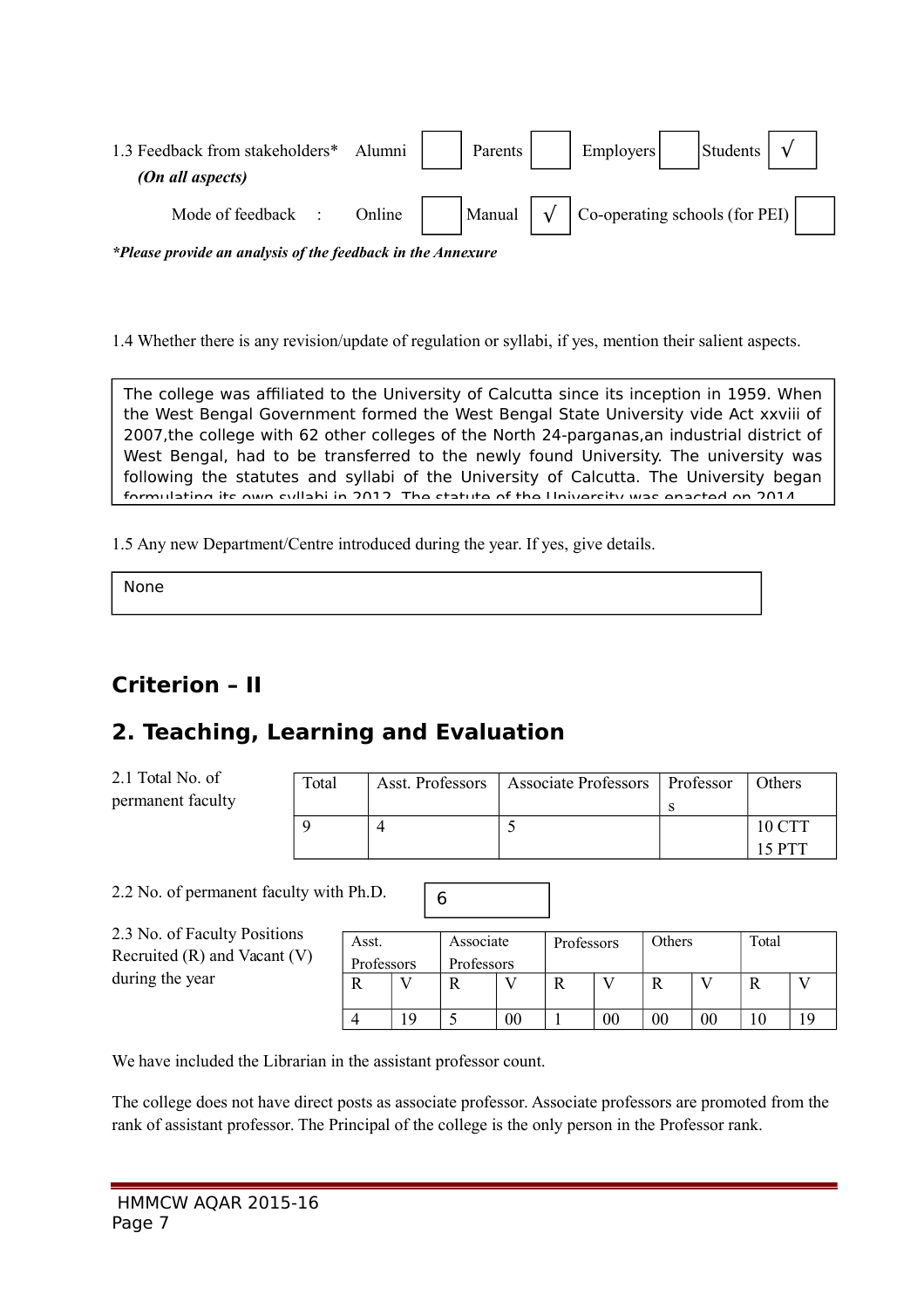44 management supported temporary faculty and six management supported full time contractual lecturers have been appointed by the college.

A lady Yoga instructor has also been hired by the college.

2.4 No. of Guest and Visiting faculty and Temporary faculty

This figure also includes faculty who visited the college from other institutions for extension lectures

09

2.5 Faculty participation in conferences and symposia:

| No. of Faculty   | International level | National level | State level |
|------------------|---------------------|----------------|-------------|
| Attended         |                     |                |             |
| Presented papers |                     |                |             |
| Resource Persons |                     |                |             |

2.6 Innovative processes adopted by the institution in Teaching and Learning:

Laboratory infrastructure is streamlined

Issuance of report cards to students

Yoga and meditation classes introduced to build the confidence and enhance the concentration power of the student

The college has signed MoU with Guru Nanak Guru Nanak Institute of Pharmaceutical Sciences and Technology (AICTE approved) to run certificate courses on **Pharmaceutical Marketing Management** and **Agricultural Biotechnology** and **Industrial Microbiology**.

The College in collaboration with Learning and Living Resources Society (a Government registered institute) intends to offer its students, both current and Alumni, **Pre-Primary (Montessori) Teachers' Training Certificate courses.** Another MoU has been signed with **Rasik Bhita, Sarada Math** for advanced learners of our college in Computer and Communicative English

2.7 Total No. of actual teaching days during this academic year



2.8 Examination/ Evaluation Reforms initiated by the Institution (for example: Open Book Examination, Bar Coding, Double Valuation, Photocopy, Online Multiple Choice Questions)

Encouraged to use ICT and web-based learning techniques

2.9 No. of faculty members involved in curriculum restructuring/revision/syllabus development 3  $\frac{1}{1-\frac{1}{1-\frac{1}{1-\frac{1}{1-\frac{1}{1-\frac{1}{1-\frac{1}{1-\frac{1}{1-\frac{1}{1-\frac{1}{1-\frac{1}{1-\frac{1}{1-\frac{1}{1-\frac{1}{1-\frac{1}{1-\frac{1}{1-\frac{1}{1-\frac{1}{1-\frac{1}{1-\frac{1}{1-\frac{1}{1-\frac{1}{1-\frac{1}{1-\frac{1}{1-\frac{1}{1-\frac{1}{1-\frac{1}{1-\frac{1}{1-\frac{1}{1-\frac{1}{1-\frac{1}{1-\frac{1}{1-\frac{1}{1-\frac{1}{1-\frac{1}{1-\frac{1}{1-\frac{1$ 

as member of Board of Study/Faculty/Curriculum Development workshop

75%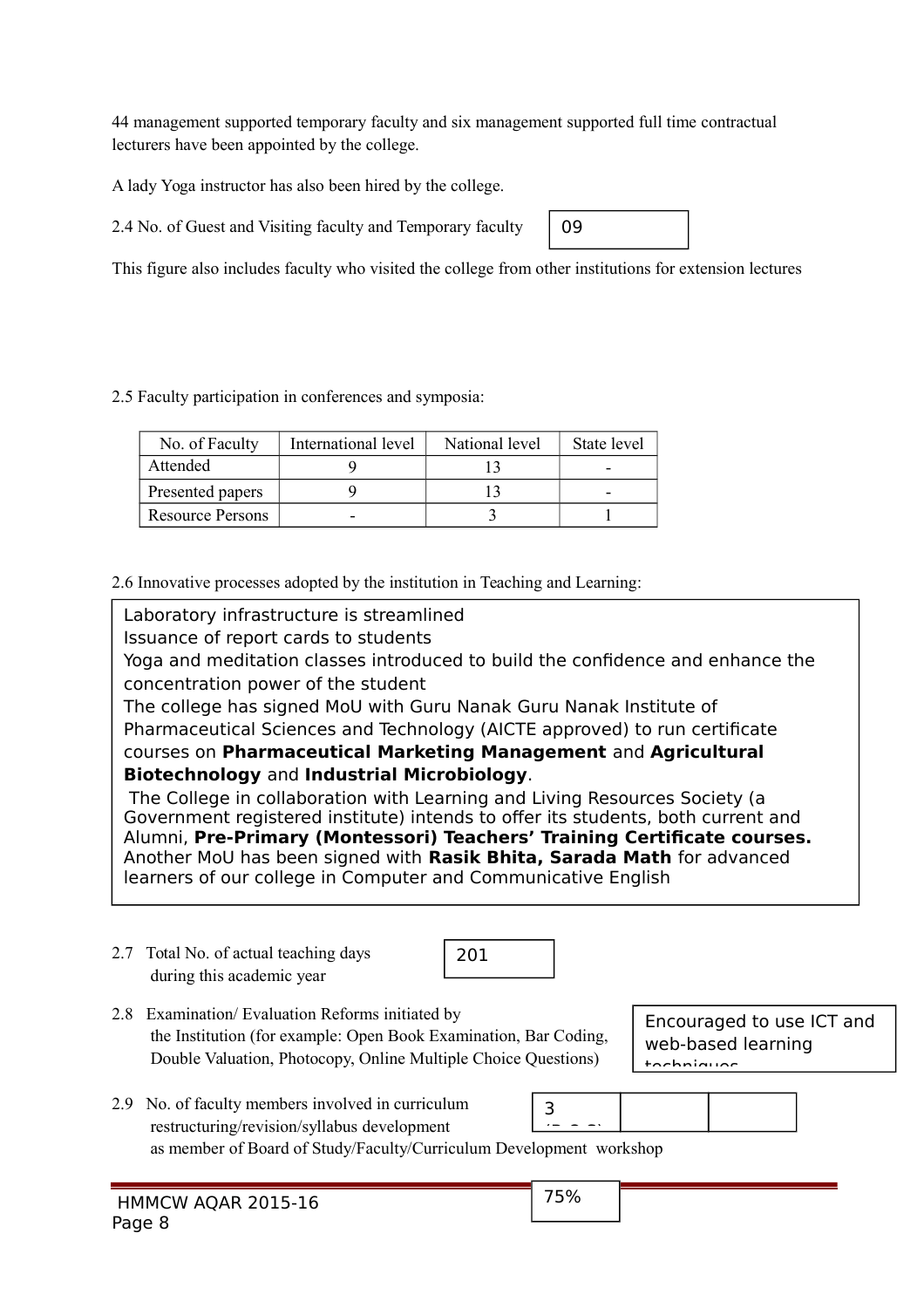2.10 Average percentage of attendance of students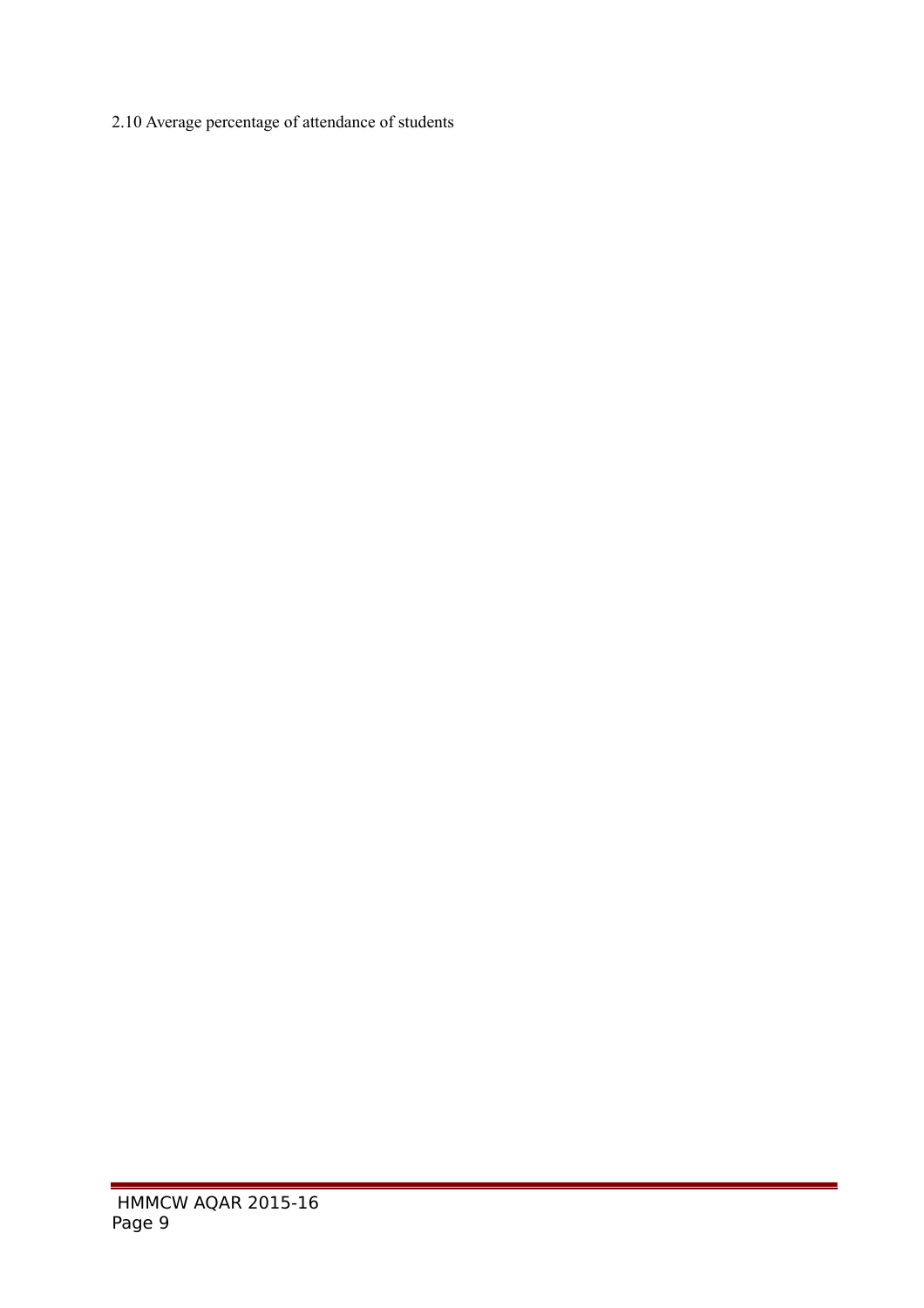2.11 Course/Programme wise distribution of pass percentage :

| Title of the             | Total<br>number of |                   |                          |                |                |        |
|--------------------------|--------------------|-------------------|--------------------------|----------------|----------------|--------|
| Programme                | students           |                   |                          |                |                |        |
|                          |                    | Distinction %     | $I\%$                    | $II\%$         | $P\%$          | Pass % |
| Bengali                  | 38                 | $\blacksquare$    | $\overline{\phantom{a}}$ | 92.10%         | 7.8%           | 100%   |
| <b>Botany</b>            | 1                  | $\blacksquare$    |                          | 100%           |                | 100%   |
| Chemistry                | $\overline{4}$     | ÷,                | 33.33%                   | 66.64%         |                | 100%   |
| Economics                | 1                  | $\blacksquare$    | $\blacksquare$           | 100%           | $\blacksquare$ | 100%   |
| English                  | 8                  | $\blacksquare$    |                          | 87.5%          |                | 87.5%  |
| Education                | 24                 | ۰                 | 4.17%                    | 83.33%         | 8.34%          | 95.83% |
| Food & Nutrition         | 12                 | $\blacksquare$    | $\overline{\phantom{a}}$ | 100%           | $\blacksquare$ | 100%   |
| Geography                | 17                 | $\qquad \qquad -$ | $\overline{a}$           | 94.11%         | 5.88%          | 100%   |
| History                  | 6                  | $\blacksquare$    |                          | 66.66%         | 33.34%         | 100%   |
| Journalism &             | 9                  | $\blacksquare$    | 22.22%                   | 77.78          |                | 100%   |
| Mass Comm                |                    |                   |                          |                |                |        |
| Music                    | 1                  | ÷,                | 100%                     | $\overline{a}$ | $\overline{a}$ | 100%   |
| Philosophy               | $\overline{4}$     | $\overline{a}$    |                          | 75%            | 25%            | 100%   |
| <b>Political Science</b> | 6                  | $\qquad \qquad -$ | 16.66%                   | 66.66%         | 16.67          | 100%   |
| Psychology               | $\overline{4}$     | $\blacksquare$    | $\overline{\phantom{a}}$ | 75%            | 25%            | 100%   |
| Sanskrit                 | 1                  | $\overline{a}$    | $\blacksquare$           |                | 100%           | 100%   |
| Sociology                | $\overline{7}$     | $\qquad \qquad -$ |                          | 100%           |                | 100%   |
| Zoology                  | 15                 | ۰                 | 6.66%                    | 93.34%         |                | 100%   |
| B.A. (General)           | 157                |                   |                          |                | 91.71%         | 91.71% |
| B.Sc. (General)          | 46                 |                   |                          |                | 93.47%         | 93.47% |

This percentage is calculated on the B.A./B,Sc. (Part III) Examination, 2016

2.12 How does IQAC Contribute/Monitor/Evaluate the Teaching & Learning processes :

The IQAC was formed in February 2014. The first administrative assignment of the cell was to regularize the rounds of AQAR and prepare the college for the second cycle NAAC accreditation. Four rounds of AQAR (2011-12, 2012-13, 2013-14 and 2014-15 was uploaded on the portal in December 2015. The Self Study Report was prepared alongside and send to the National Accreditation and Assessment Council in January 2016.

On the academic front, the cell was meeting departmental heads informally and trying to identify the gaps in infrastructure and teaching facilities. It was trying to ascertain whether the progress of the curriculum has been according to the academic calendar. It was trying to find a solution towards its rectification in case of a lapse.

The IQAC team was now geared up to more challenges. It was encouraging departments to organize seminars/special lectures/workshop on their own or in collaboration with sister subjects and neighbouring institutions as well. Students were encouraged to actively participate by presenting papers, posters and models.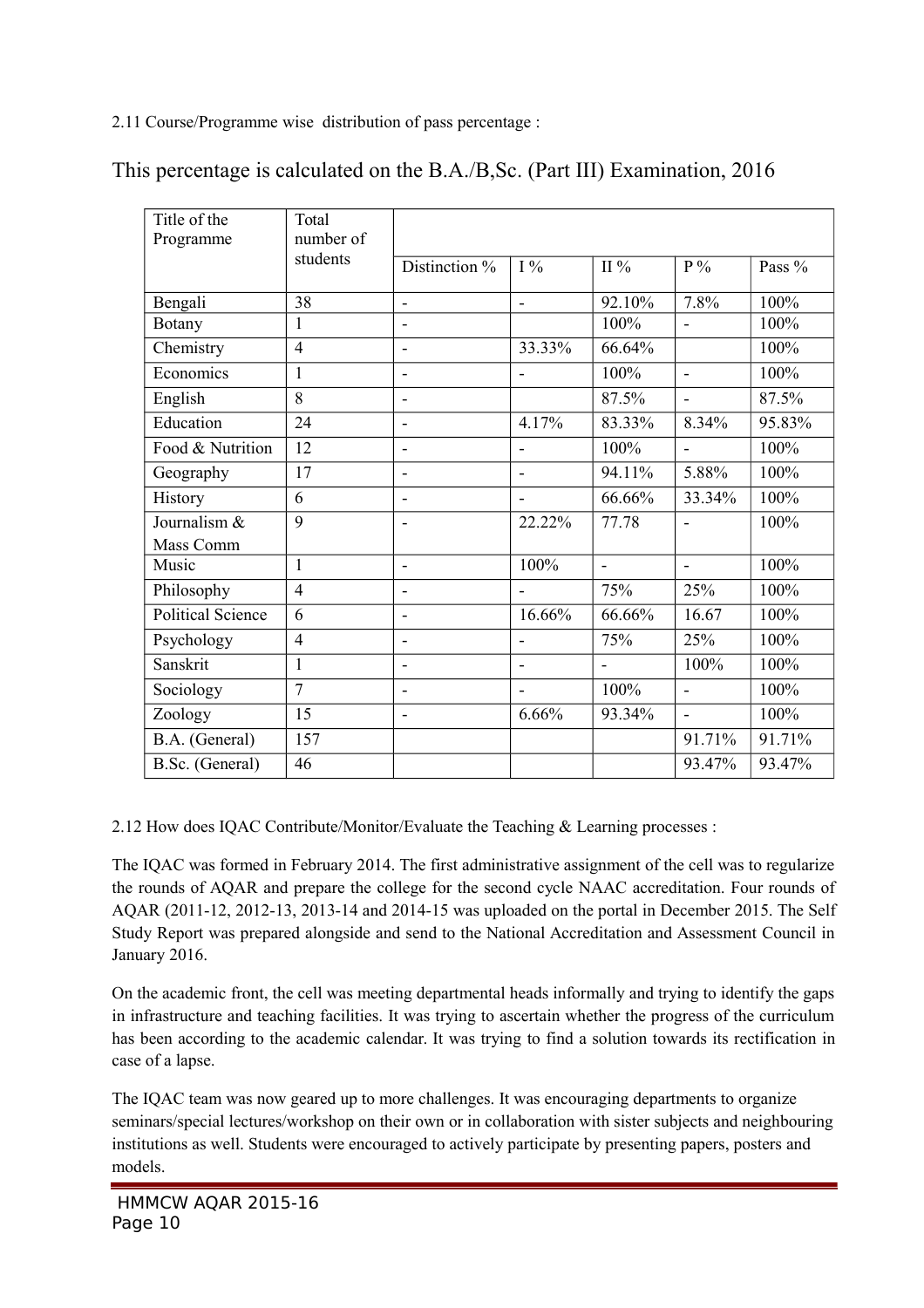2.13 Initiatives undertaken towards faculty development **CSTT is treated as HRD programme and all five Pol Sc shown as beneficiary**

| <b>Faculty / Staff Development Programmes</b>  | Number of faculty<br>benefitted |
|------------------------------------------------|---------------------------------|
| Refresher courses                              | ш                               |
| UGC – Faculty Improvement Programme            | $\theta$                        |
| HRD programmes                                 | 5                               |
| Orientation programmes                         | $\Omega$                        |
| Faculty exchange programme                     | $\theta$                        |
| Staff training conducted by the university     | $\theta$                        |
| Staff training conducted by other institutions | $\theta$                        |
| Summer / Winter schools, Workshops, etc.       | $\theta$                        |
| Others                                         |                                 |

### 2.14 Details of Administrative and Technical staff

| Category                    | Number of<br>Permanent<br>Employees | Number of<br>Vacant<br>Positions | Number of<br>permanent<br>positions filled<br>during the Year | Number of<br>positions filled<br>temporarily |
|-----------------------------|-------------------------------------|----------------------------------|---------------------------------------------------------------|----------------------------------------------|
| <b>Administrative Staff</b> |                                     |                                  | U                                                             |                                              |
| <b>Technical Staff</b>      | 4                                   | 23                               | U                                                             |                                              |

The college has a government approved Night Guard, Guard and a Sweeper. The college has appointed seven non-teaching staff on an ad-hoc basis. The college has appointed a physical instructor. The West Bengal Government Sports Council has deputed a lady gymnasium sports instructor for institution. A lady Yoga instructor has been appointed by the college.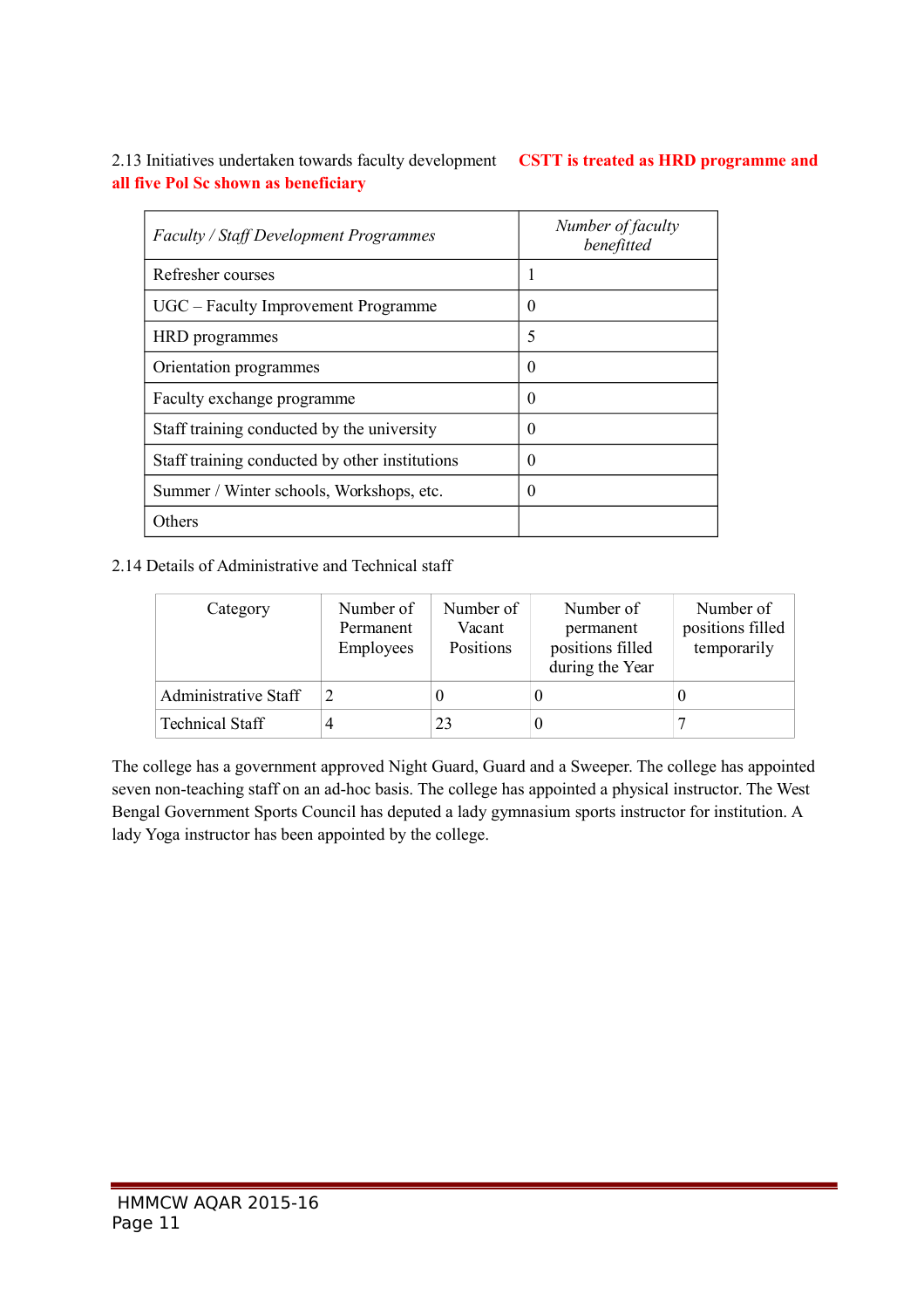# **Criterion – III**

### **3. Research, Consultancy and Extension**

3.1 Initiatives of the IQAC in Sensitizing/Promoting Research Climate in the institution

The IQAC endeavoured to facilitate R &D activities in the college. To this end, a research cell was formed.. Also a part of the budget is allocated as seed money (Rupees one lakh) to promote research among junior teachers of the College. Dept. of Geography, Botany and Zoology have already embarked upon research. The entire campus is connected with internet facility (WiFi) and PGP web server controls

#### 3.2 Details regarding major projects

|                        | ∑ompleted      | Jngoing        | Sanctioned | Submitted      |
|------------------------|----------------|----------------|------------|----------------|
| Number                 | 00             | 00             | $00\,$     | 0 <sub>0</sub> |
| Lakhs<br>Outlay in Rs. | 0 <sub>0</sub> | 0 <sub>0</sub> | $00\,$     | 0 <sub>0</sub> |

### 3.3 Details regarding minor projects:

|                        | Completed | Jngoing  | Sanctioned | Submitted |
|------------------------|-----------|----------|------------|-----------|
| Number                 | $00\,$    |          | 00         |           |
| Lakhs<br>Outlay in Rs. | $00\,$    | 2,40,000 | 0.80,000   | 0.80,000  |

3.4 Details on research publications

|                          | International | National | Others |
|--------------------------|---------------|----------|--------|
| Peer Review Journals     | 14            |          |        |
| Non-Peer Review Journals |               | -        | -      |
| e-Journals               |               | -        |        |
| Conference proceedings   |               |          | -      |

3.5 Details on Impact factor of publications:

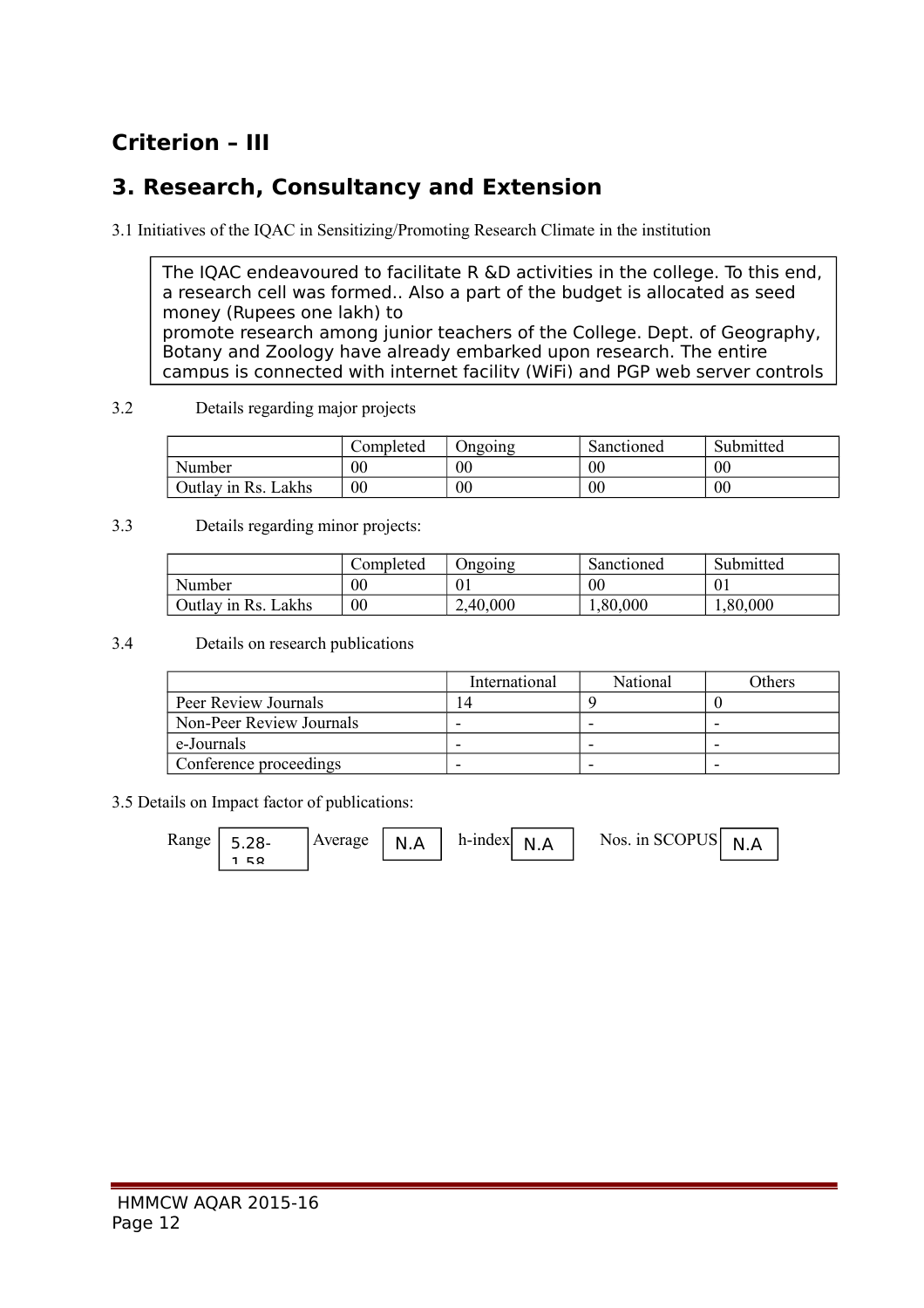3.6 Research funds sanctioned and received from various funding agencies, industry and other organisations:

| Nature of the Project                                                   | Duration<br>Year                            | Name of the<br>funding Agency | Total grant<br>sanctioned | Received |
|-------------------------------------------------------------------------|---------------------------------------------|-------------------------------|---------------------------|----------|
| Major projects                                                          |                                             |                               |                           |          |
| Minor Projects                                                          | 2                                           | <b>UGC</b>                    | 2,40,000                  | 1,80,000 |
| <b>Interdisciplinary Projects</b>                                       |                                             |                               |                           |          |
| Industry sponsored                                                      |                                             |                               |                           |          |
| Projects sponsored by the<br>University/ College                        | 4 projects,<br>each<br>duration<br>one year | <b>HMMCW</b>                  | 17300                     | 17300    |
| Students research projects<br>(other than compulsory by the University) |                                             |                               |                           |          |
| Any other (Specify)                                                     |                                             |                               |                           |          |
| Total                                                                   |                                             |                               |                           |          |

| 3.7 No. of books published i) With ISBN No.            |                           | 1          |   | <b>Chapters in Edited Books</b> | 16 |
|--------------------------------------------------------|---------------------------|------------|---|---------------------------------|----|
| 3.8 No. of University Departments receiving funds from | ii) Without ISBN No.      | 1          |   |                                 |    |
|                                                        | UGC-SAP<br><sup>0</sup>   | CAS        | 0 | <b>DST-FIST</b>                 | 0  |
|                                                        | <b>DPE</b><br>$\mathbf 0$ |            |   | <b>DBT</b> Scheme/funds         | 0  |
| 3.9 For colleges                                       | Autonomy<br>$\Omega$      | <b>CPE</b> | 0 | <b>DBT</b> Star Scheme          | 0  |
|                                                        | <b>INSPIRE</b>            | <b>CE</b>  | 0 | Any Other (specify)             | 0  |
| 3.10 Revenue generated through consultancy             |                           | 00         |   |                                 |    |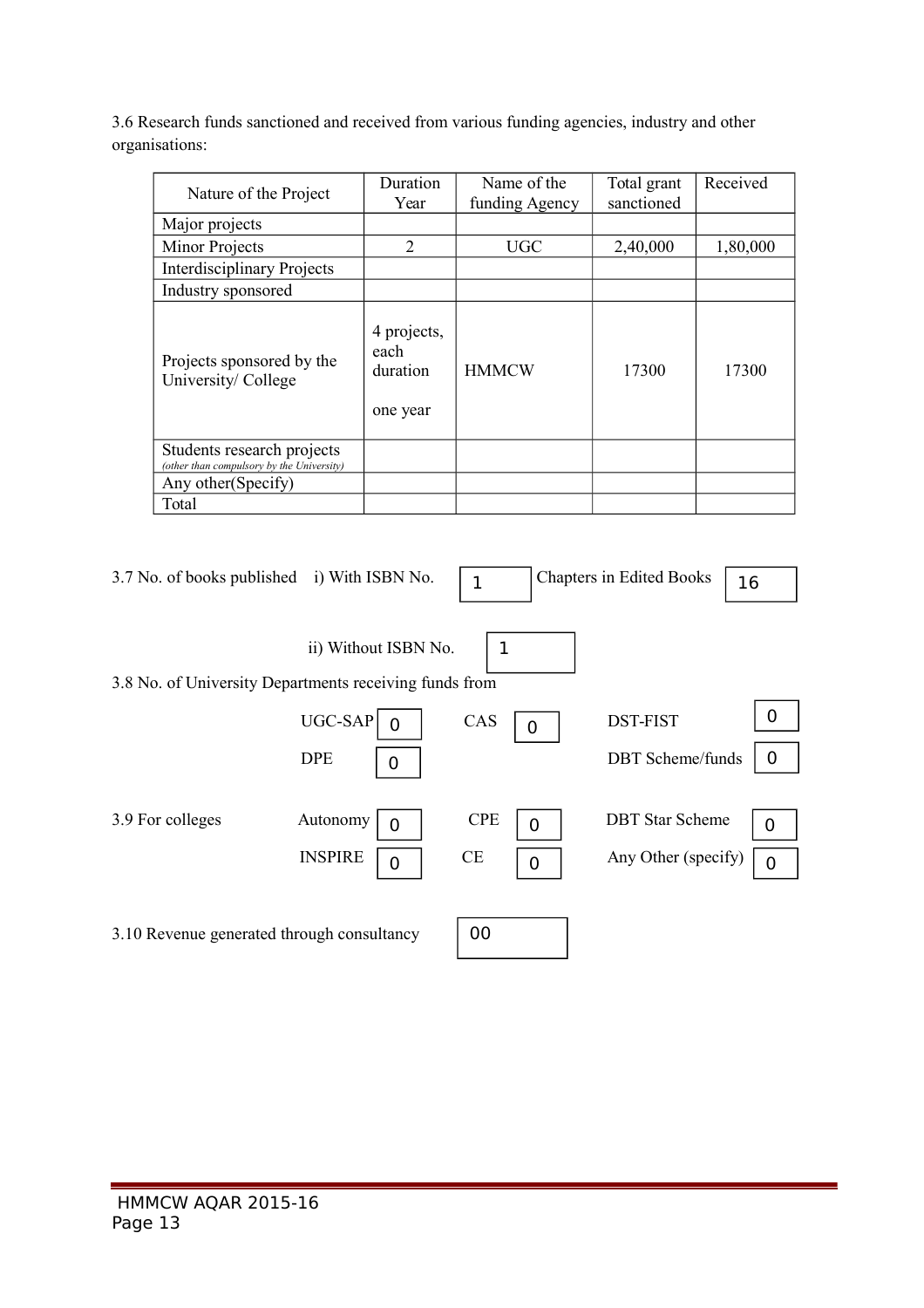3.11 No. of conferences organized by the Institution:

| Level             | International | National                  | <b>State</b> | University   | College      |
|-------------------|---------------|---------------------------|--------------|--------------|--------------|
| <b>Number</b>     | 01            | 03                        | 00           | 02           | 03           |
| <b>Sponsoring</b> | <b>HMMCW</b>  | 1) CSTT under Ministry of | N.A          | <b>HMMCW</b> | <b>HMMCW</b> |
| agencies          |               | HRD, GOI.                 |              |              |              |
|                   |               | 2) HMMCW                  |              |              |              |
|                   |               | 3) HMMCW and WBPSA        |              |              |              |
|                   |               |                           |              |              |              |

Workshop on Terminology co-sponsored by HMMCW and

CSTT under Ministry of HRD, Government of India (National Level)

- Science Meet (National Level)
- $\bullet$  India's foreign policy in the 21<sup>st</sup> Century (National Level)
- Bharotiyo Darshane Proman Sonkranto A Alochona (College Level)
- Introduction of a computer based software in UG Practical (University level)
- A special lecture on Thermodynamics (University Level)
- Importance of sources in Ancient Indian History (College Level)
- Workshop on Bengali Traditional Music (College Level)
- 3.12 No. of faculty served as experts, chairpersons or resource persons : Four
- 3.13 No. of collaborations International NA National NA Any other NA
- 3.14 No. of linkages created during this year  $\Omega$
- 3.15 Total budget for research for current year in lakhs :

| From Funding agency $\vert$ 00 |    | From Management of University/College   1,00,000 |  |
|--------------------------------|----|--------------------------------------------------|--|
| Total                          | 00 |                                                  |  |

| 3.16 No. of patents received this year | Type of Patent |         | Number |
|----------------------------------------|----------------|---------|--------|
|                                        | National       | Applied | 00     |
|                                        |                | Granted | 00     |
|                                        | International  | Applied | 00     |
|                                        |                | Granted | 00     |
|                                        | Commercialised | Applied | 00     |
|                                        |                | Granted | 00     |
|                                        |                |         |        |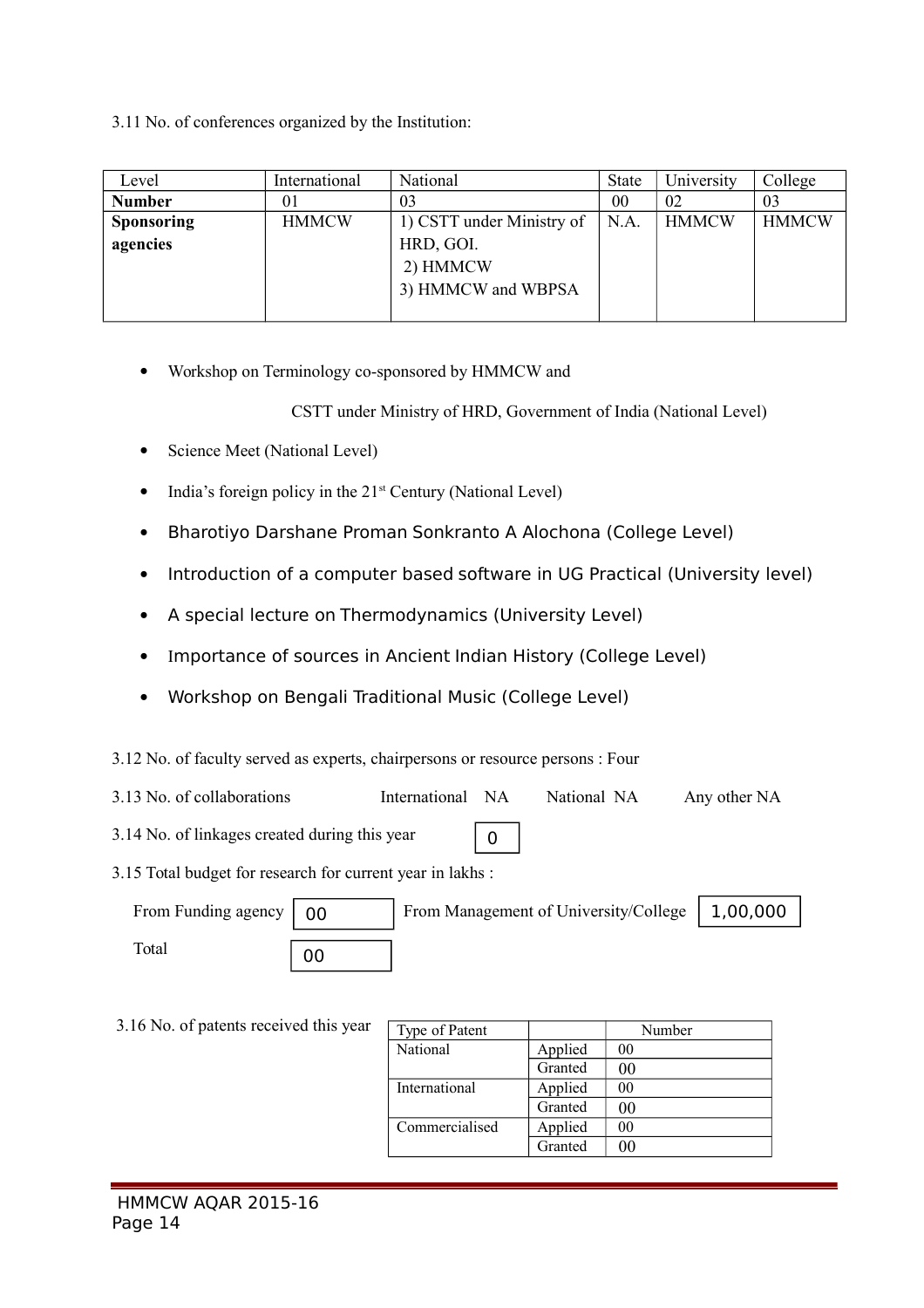| Internationa<br>Universit<br>National<br>Dist<br>College<br>Total<br><b>State</b><br>1<br>0 <sub>0</sub><br>$00\,$<br>00<br>00<br>00<br>00<br>00<br>3.18 No. of faculty from the Institution<br>0<br>who are Ph. D. Guides<br>and students registered under them<br>$\mathbf 0$<br>3.19 No. of Ph.D. awarded by faculty from the Institution<br>0<br>3.20 No. of Research scholars receiving the Fellowships (Newly enrolled + existing ones)<br><b>JRF</b><br><b>SRF</b><br>Project Fellows<br>Any other<br>0<br>0<br>$\overline{0}$<br>$\mathbf 0$<br>3.21 No. of students Participated in NSS events:<br>State level<br>University level<br>55<br>National level<br>International level |
|--------------------------------------------------------------------------------------------------------------------------------------------------------------------------------------------------------------------------------------------------------------------------------------------------------------------------------------------------------------------------------------------------------------------------------------------------------------------------------------------------------------------------------------------------------------------------------------------------------------------------------------------------------------------------------------------|
|                                                                                                                                                                                                                                                                                                                                                                                                                                                                                                                                                                                                                                                                                            |
|                                                                                                                                                                                                                                                                                                                                                                                                                                                                                                                                                                                                                                                                                            |
|                                                                                                                                                                                                                                                                                                                                                                                                                                                                                                                                                                                                                                                                                            |
|                                                                                                                                                                                                                                                                                                                                                                                                                                                                                                                                                                                                                                                                                            |
|                                                                                                                                                                                                                                                                                                                                                                                                                                                                                                                                                                                                                                                                                            |
|                                                                                                                                                                                                                                                                                                                                                                                                                                                                                                                                                                                                                                                                                            |
|                                                                                                                                                                                                                                                                                                                                                                                                                                                                                                                                                                                                                                                                                            |
|                                                                                                                                                                                                                                                                                                                                                                                                                                                                                                                                                                                                                                                                                            |
|                                                                                                                                                                                                                                                                                                                                                                                                                                                                                                                                                                                                                                                                                            |
| 3.22 No. of students participated in NCC events:                                                                                                                                                                                                                                                                                                                                                                                                                                                                                                                                                                                                                                           |
| State level<br>University level<br>$\overline{0}$<br>0                                                                                                                                                                                                                                                                                                                                                                                                                                                                                                                                                                                                                                     |
| National level<br>International level<br>0<br>$\mathbf 0$                                                                                                                                                                                                                                                                                                                                                                                                                                                                                                                                                                                                                                  |
| 3.23 No. of Awards won in NSS:                                                                                                                                                                                                                                                                                                                                                                                                                                                                                                                                                                                                                                                             |
| University level<br>State level<br>$\mathbf 0$<br>$\mathbf 0$                                                                                                                                                                                                                                                                                                                                                                                                                                                                                                                                                                                                                              |
| National level<br>International level<br>$\pmb{0}$<br>$\mathbf 0$                                                                                                                                                                                                                                                                                                                                                                                                                                                                                                                                                                                                                          |
| 3.24 No. of Awards won in NCC:                                                                                                                                                                                                                                                                                                                                                                                                                                                                                                                                                                                                                                                             |
| State level<br>University level<br>0<br>0                                                                                                                                                                                                                                                                                                                                                                                                                                                                                                                                                                                                                                                  |
| National level<br>International level<br>$\mathbf 0$<br>0                                                                                                                                                                                                                                                                                                                                                                                                                                                                                                                                                                                                                                  |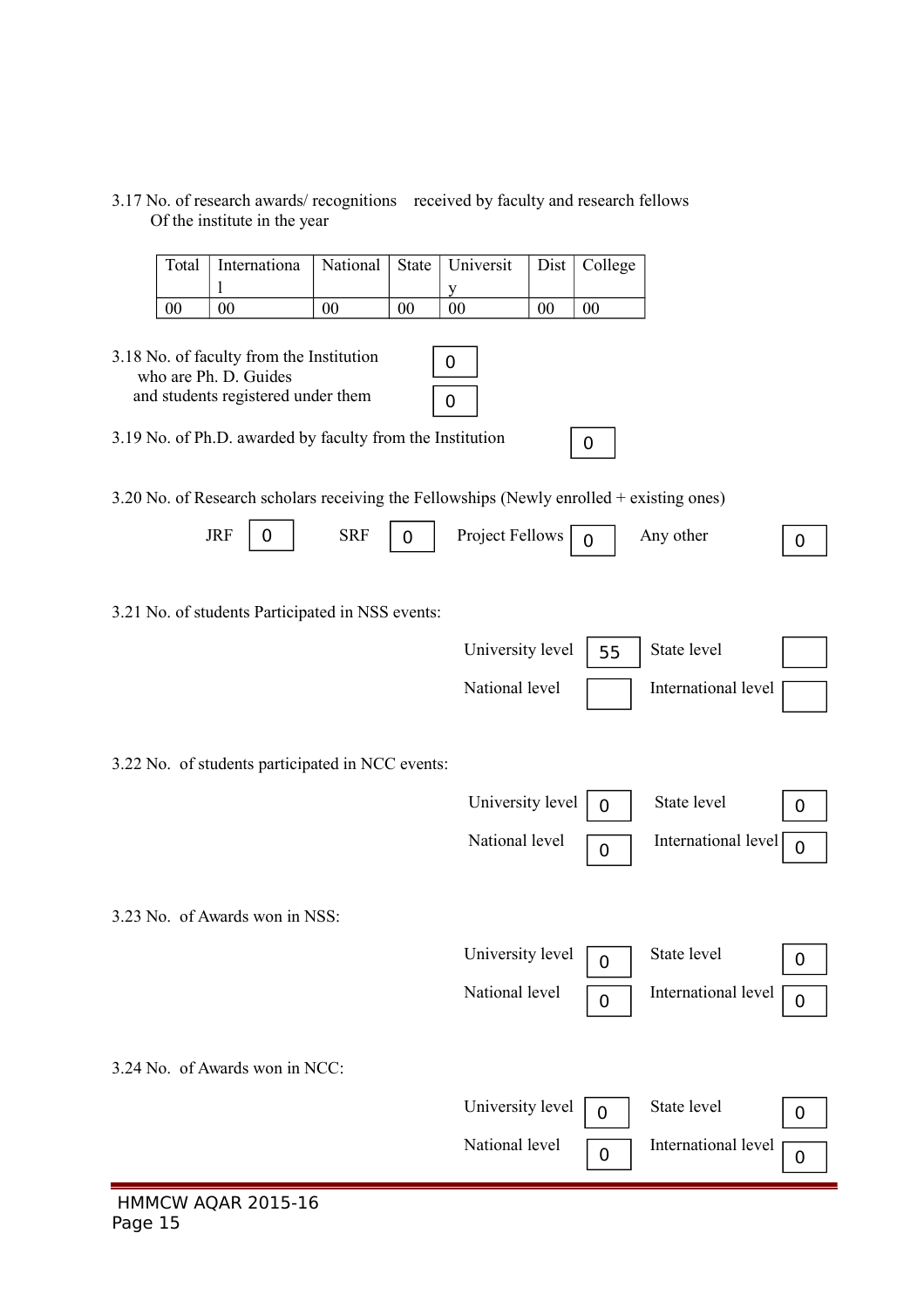3.25 No. of Extension activities organized



3.26 Major Activities during the year in the sphere of extension activities and Institutional Social Responsibility

Donation of clothes for the poor and downtrodden of the locality

Communal harmony campaign week observed

Activities by social outreach cell added to the best of the students to promote development outside curriculum

Promotion of the film ghuri a film on emancipation and freedom

Girl child day

Going to police training institute for a seminar on social defence issues.

Visiting street children and distributing clothes.

Painting competition

International women's day observed.

Regular activities like planting & preservation of the green in the campus continued. The NSS volunteers helped in maintaining a clean campus.

Sensitisation programs for girl students as well as minorities to face challenges of life by film promotional events.

# **Criterion – IV 4. Infrastructure and Learning Resources**

4.1 Details of increase in infrastructure facilities:

| Facilities                            | Existing              | Newly created | Source of<br>Fund | Total    |
|---------------------------------------|-----------------------|---------------|-------------------|----------|
| Campus area                           | 12805sq m<br>(approx) |               |                   |          |
| Built up area                         | 1407 sq m<br>(approx) |               |                   |          |
| Class rooms                           | 27                    |               |                   | 27       |
| Laboratories                          | 16                    |               |                   | 9        |
| Seminar Halls                         | 1                     |               |                   | 1        |
| No. of important equipments purchased | $\overline{0}$        | 0             | $\mathbf{0}$      | $\Omega$ |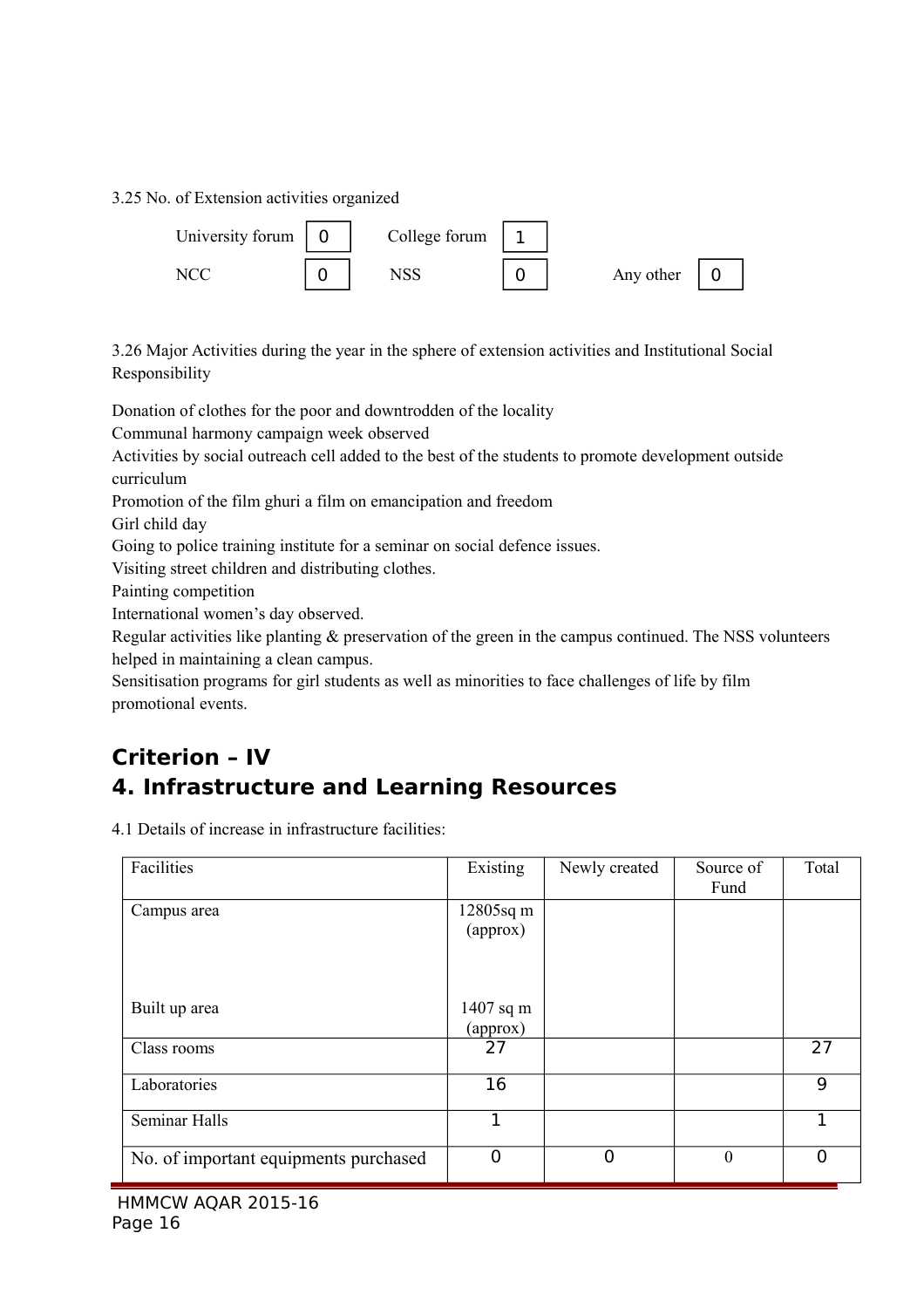| $(\geq 1$ -0 lakh) during the current year.                        |        |       |                               |       |
|--------------------------------------------------------------------|--------|-------|-------------------------------|-------|
| Value of the equipment purchased during<br>the year (Rs. in Lakhs) | 739890 | 25000 | College<br>Development<br>Fee | 76489 |
| Others                                                             |        |       |                               |       |

### 4.2 Computerization of administration and library

This was the first year when admission of the college was done online. The personal data of students was transferred to the college software.

Work on converting the library data base on Open Public Access Catalogue (OPAC) has begun and is ongoing.

The college has become a member of the N-List programme.

The college library had been using INFLIBNET for the past two years.

The college website has been updated with more information on the day to day running of the college.

The college library is incorporated within the college website

#### 4.3 Library services:

|                   | Existing |        |     | Newly added | Total |        |
|-------------------|----------|--------|-----|-------------|-------|--------|
|                   | No.      | Value  | No. | Value       | No.   | Value  |
| <b>Text Books</b> | 16061    | 221374 | 287 | 98435       | 16348 | 319809 |
| Reference Books   |          |        |     |             |       |        |
| e-Books           | 00       | 00     | 00  | 00          | 00    | 00     |
| Journals          | 02       |        | 00  |             | 02    |        |
| e-Journals        | 00       | 00     | 00  | 00          | 00    | 00     |
| Digital Database  | 00       | 00     | 00  | 00          | 00    | 00     |
| CD & Video        | 03       | 350    |     |             |       |        |
| Others (specify)  |          |        |     |             |       |        |

### 4.4 Technology up gradation (overall)

|          | Total<br>Computers | Computer<br>Labs | Internet | <b>Browsing</b><br>Centres | Computer<br>Centres | Office         | Depart-<br>ments | Others |
|----------|--------------------|------------------|----------|----------------------------|---------------------|----------------|------------------|--------|
| Existing | $42 + 2$           |                  | 15       |                            | $\theta$            | −              | 3                | 10     |
|          | Laptops            |                  |          |                            |                     |                |                  |        |
| Added    | 11                 |                  | 8        |                            |                     | $\overline{2}$ |                  |        |
| Total    | $53 + 2$           | 3                | 15       | 2                          | $\theta$            | 9              | 3                | 10     |
|          | Laptops            |                  |          |                            |                     |                |                  |        |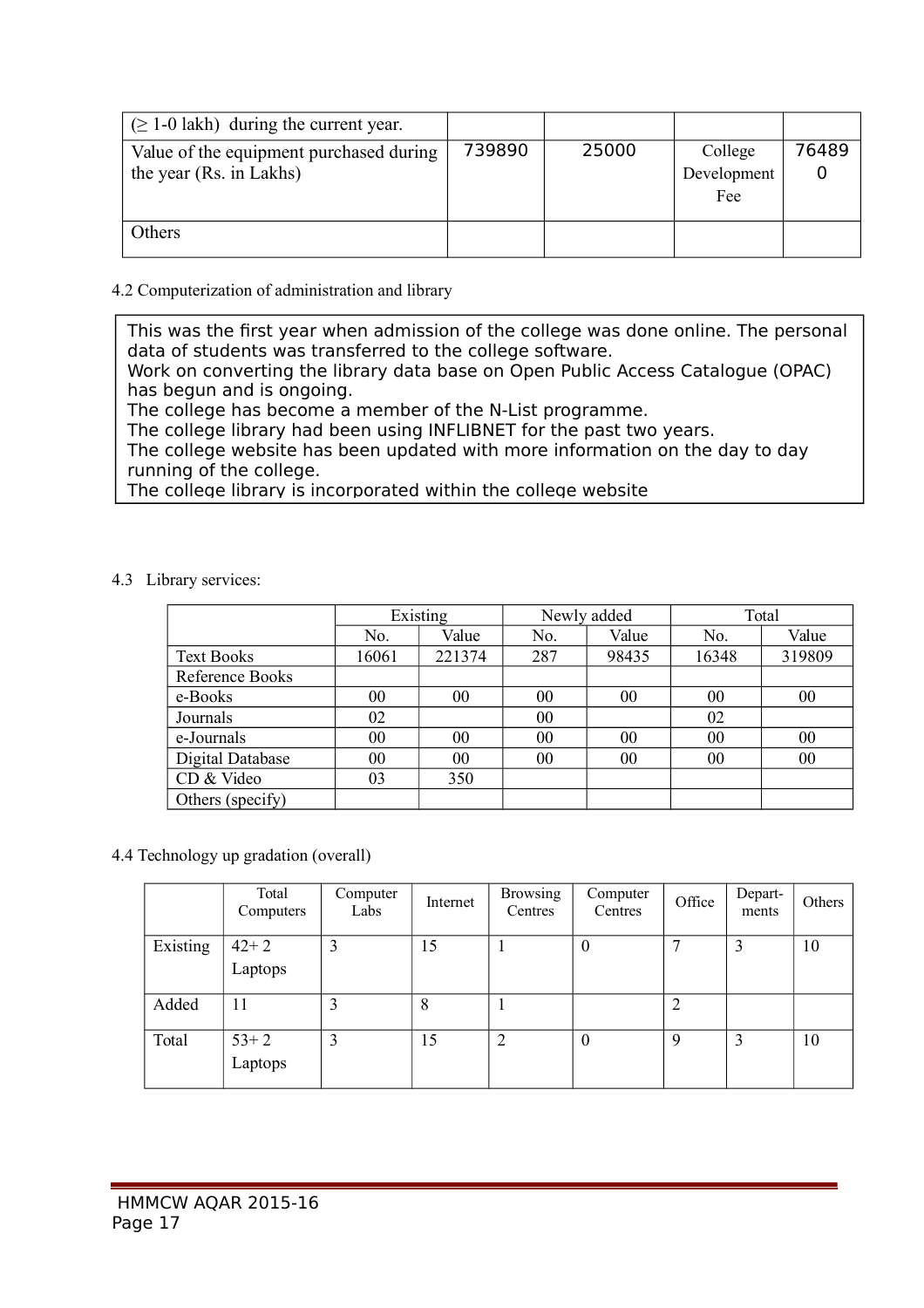4.5 Computer, Internet access, training to teachers and students and any other programme for technology upgradation (Networking, e-Governance etc.)

The office accounts department has been fully automated. Student records are being preserved through the students plus ,data capture format.library has began cataloguing its data through a SQL based software ,KOHA, which has been procured from the Bengal library association. The fees are being collected through the Indian Bank Dakshineswar branch. The pay packet of the substantive post holders of the institution has been through COSA, a west Bengal government approved software. PC nodes with internet access has been furnished to the library for net browsing of students. The IQAC cell students union and the career counselling centre has got three PC nodes with internet facilities. The second floor of the institution is acting as a wi-fi zone, though it has been kept password protected to check it from misuse. Teachers are browsing the web using either the nodes at the office or at the library. The career counselling course has been using the web extensively for locating avenues for students either through direct recruitment or by trying to locate vocational course

4.6 Amount spent on maintenance in lakhs :

| ICT<br>1)                                | 160077 |
|------------------------------------------|--------|
| ii) Campus Infrastructure and facilities | 153690 |
| iii) Equipments                          | 15930  |
| iv) Others                               | 15010  |
|                                          |        |
| Total:                                   | 344707 |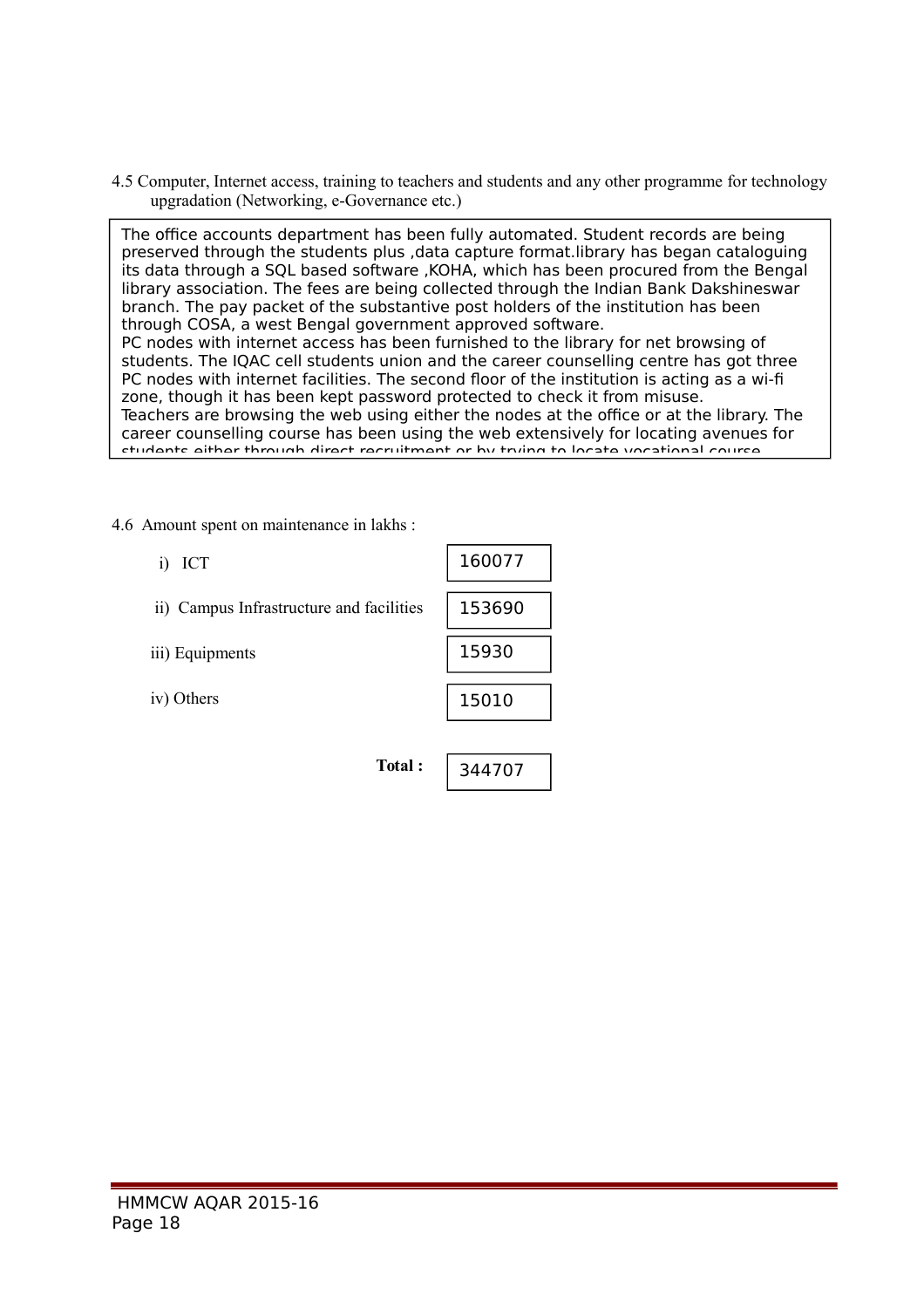# **Criterion – V 5. Student Support and Progression**

5.1 Contribution of IQAC in enhancing awareness about Student Support Services

Students record data of this college reveals that a very strong majority of the students are first generation college attenders.

Keeping these in mind, the college had to be extra sensitive and accommodative to cater to the needs of its pupils

- To begin with the admission process, we tried to keep things as simple and as we could by allowing an open admission for most of the students on a first serve basis.
- A prospectus was handed over to the students describing the facilities available in the college in detail.
- Just after admission a notice was put up for students to apply for free studentship. The teachers encouraged students to put in the application. The authority tried to maximise the number of applicant to at least half free studentship
- The college takes regular action to inform students from about the different scholarships and subsidies made available for them by state and central government. Railway concession for students are processed by the college without delay. The college also processes application for a subsidy for a girl student, kanyashree given away by the west Bengal govt. The college premises was used as a nodal centre for iees collection and processing for all the schools under Kamarhati municipality 24 parganas(N) west Bengal.
- A students aid fund was created by the students union to help those who needed assistance

Special remedial remedial remedial classes for scalar backward category studients was sourced at  $\alpha$ 

#### 5.2 Efforts made by the institution for tracking the progression

Apart from end of the term tests departments conduct class tests(both written and oral) unit tests and end of the session evaluation to judge the progress of students. Departments conduct regular pareat teacher meetings to intimate parents about the progress of their wards. To encourage students to actively participate in the curriculum industry and field visits were organized. The food and nutrition department celebrated the food and nutrition week in September enablimg their students to prepare nutritious cuisines at the college laboratory. The costs were covered up and a little revenue was generated by the department through over the counter selling of food items for two days. All departments encouraged its students to prepare wall magazines posters group discussion quizzes extempore speaking on

5.3 (a) Total Number of students

| UG   | PG     | Ph.D.  | Others |
|------|--------|--------|--------|
| 1160 | $00\,$ | $00\,$ | $00\,$ |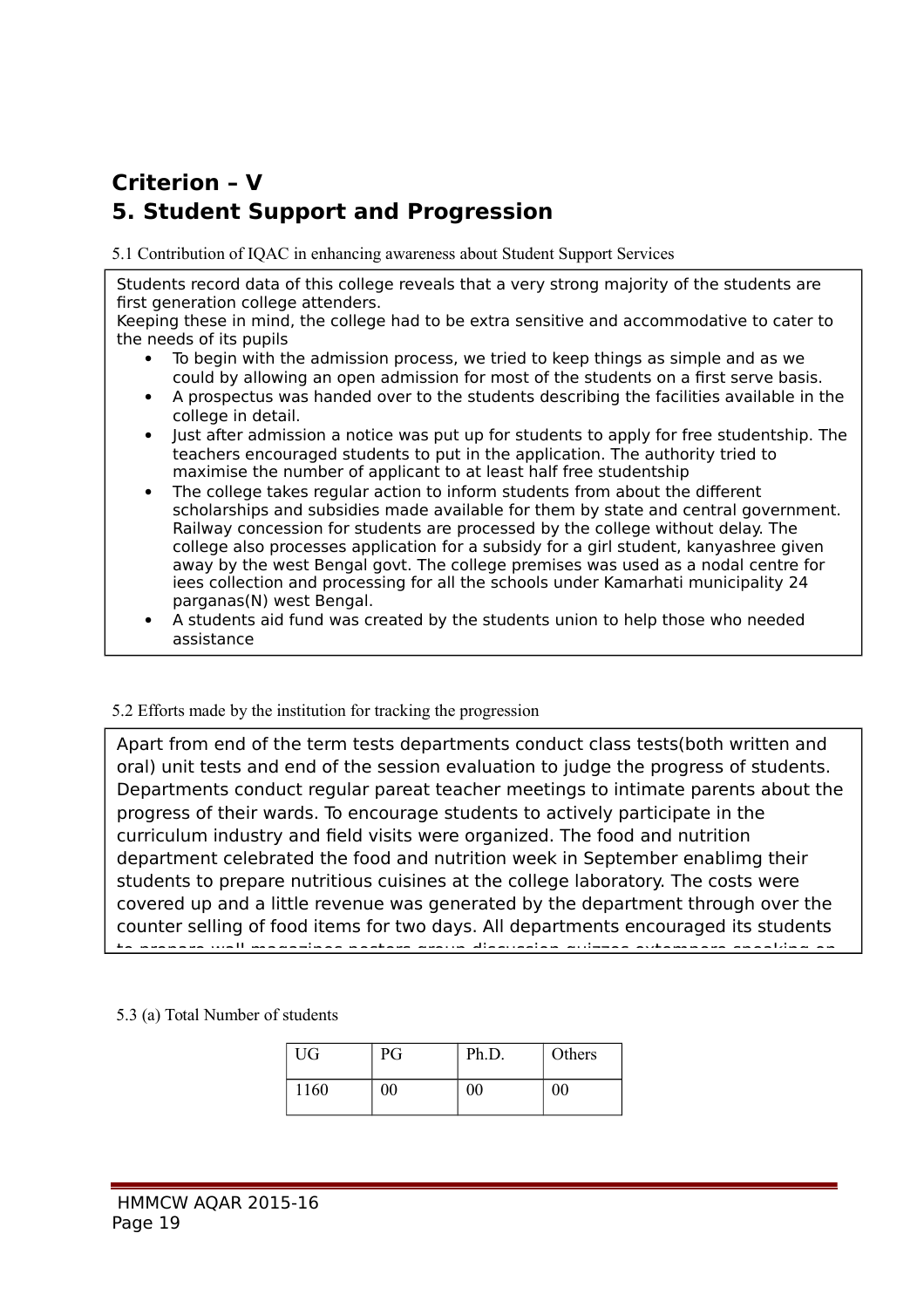(b) No. of students outside the state

00

(c) No. of international students

| Men     | No<br>00                                   | $\%$<br>$00\,$ |          | Women                    | No<br>1160 | $\%$<br>100 |     |           |     |                          |       |
|---------|--------------------------------------------|----------------|----------|--------------------------|------------|-------------|-----|-----------|-----|--------------------------|-------|
|         | Last Year                                  |                |          |                          |            |             |     | This Year |     |                          |       |
| General | <b>SC</b>                                  | <b>ST</b>      | OB.<br>C | Physically<br>Challenged | Total      | General     | SC  | <b>ST</b> | OBC | Physically<br>Challenged | Total |
| 1611    | 144                                        | 07             | 83       | 00                       | 1611       | 1025        | 108 | 08        | 19  | 00                       | 1160  |
|         | Demand ratio<br>Dropout % 11.20%<br>1:0.87 |                |          |                          |            |             |     |           |     |                          |       |

5.4 Details of student support mechanism for coaching for competitive examinations (If any)

No formal mechanism exists regarding training of students for competitive examinations. However, teachers extend their all out support if approached by an alumni of the college.

No. of students beneficiaries

N.A.

5.5 No. of students qualified in these examinations



5.6 Details of student counselling and career guidance

enhance the capacity of our student have remained fruitful to an extent. Career counselling cell actively guides the students to identify their potentiality and accordingly embarks on the mission of developing their skill to secure a job. The cell organizes workshops to disseminate information and unravel possibilities of the students being absorbed in different sectors. 17 of our students have already benefitted through the programs organised by the carrer counselling cell. Our aim is to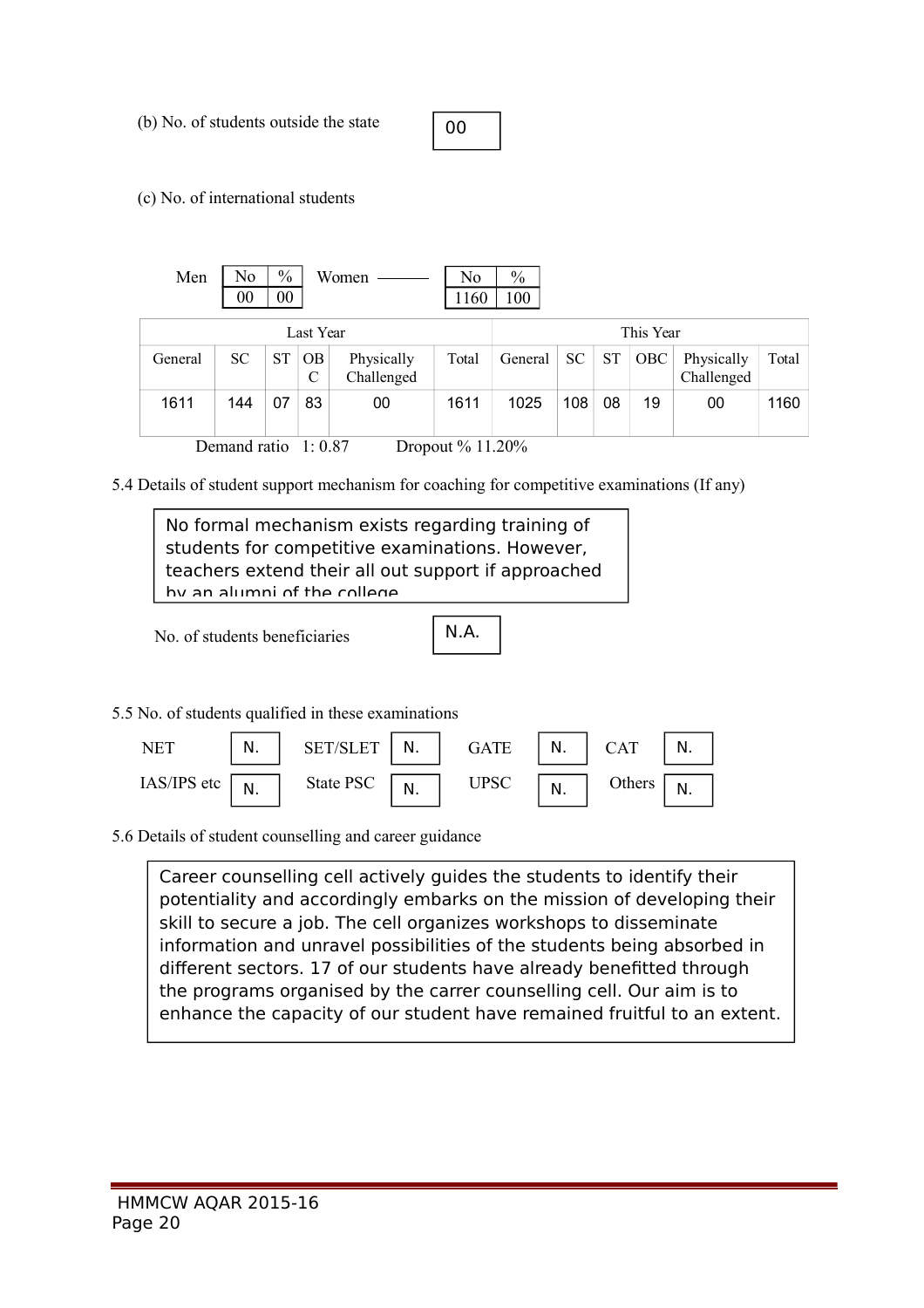5.7 Details of campus placement

|                                       | <b>Off Campus</b>                  |                                     |                           |
|---------------------------------------|------------------------------------|-------------------------------------|---------------------------|
| Number of<br>Organizations<br>Visited | Number of Students<br>Participated | Number of<br><b>Students Placed</b> | Number of Students Placed |
| 03                                    | 273                                |                                     |                           |

5.8 Details of gender sensitization programmes

 $5.9$  informed the students about their rights and responsibilities as a student, as The gender sensitization cell in its meetings held during this year resolved to adhere to Bishakha guidelines and protect women from the sexual harassment and abuse at work place. The NSS unit and the gender sensitization unit, in its international women's day celebration on 8<sup>th</sup> March, a working woman and as a citizen of India. At a women's college, the issues

 5.9.1 No. of students participated in Sports, Games and other events of women, the rights and responsibilities and responsibilities additional therein were discussed therein were discussed

| State/ University level                                                                            | 1           | National level | 0 | International level | 0 |
|----------------------------------------------------------------------------------------------------|-------------|----------------|---|---------------------|---|
| State/ University level                                                                            | 0           | National level |   | International level |   |
| 5.9.2<br>No. of medals /awards won by students in Sports, Games and other events                   |             |                |   |                     |   |
| Sports: State/University level                                                                     | 0           | National level |   | International level | 0 |
|                                                                                                    |             |                |   |                     |   |
| Cultural: State/ University level                                                                  | $\mathbf 0$ | National level | 0 | International level | O |
| Three teams participated in University Level Youth Parliament Competition and one team was awarded |             |                |   |                     |   |
| the second Runners' Up                                                                             |             |                |   |                     |   |

Our athlete team were the second runners' up in the University Level 4X100 meter relay race.

5.10 Scholarships and Financial Support

|                               | Number of | Amount |  |
|-------------------------------|-----------|--------|--|
| HMMCW AQAR 2015-16<br>Page 21 |           |        |  |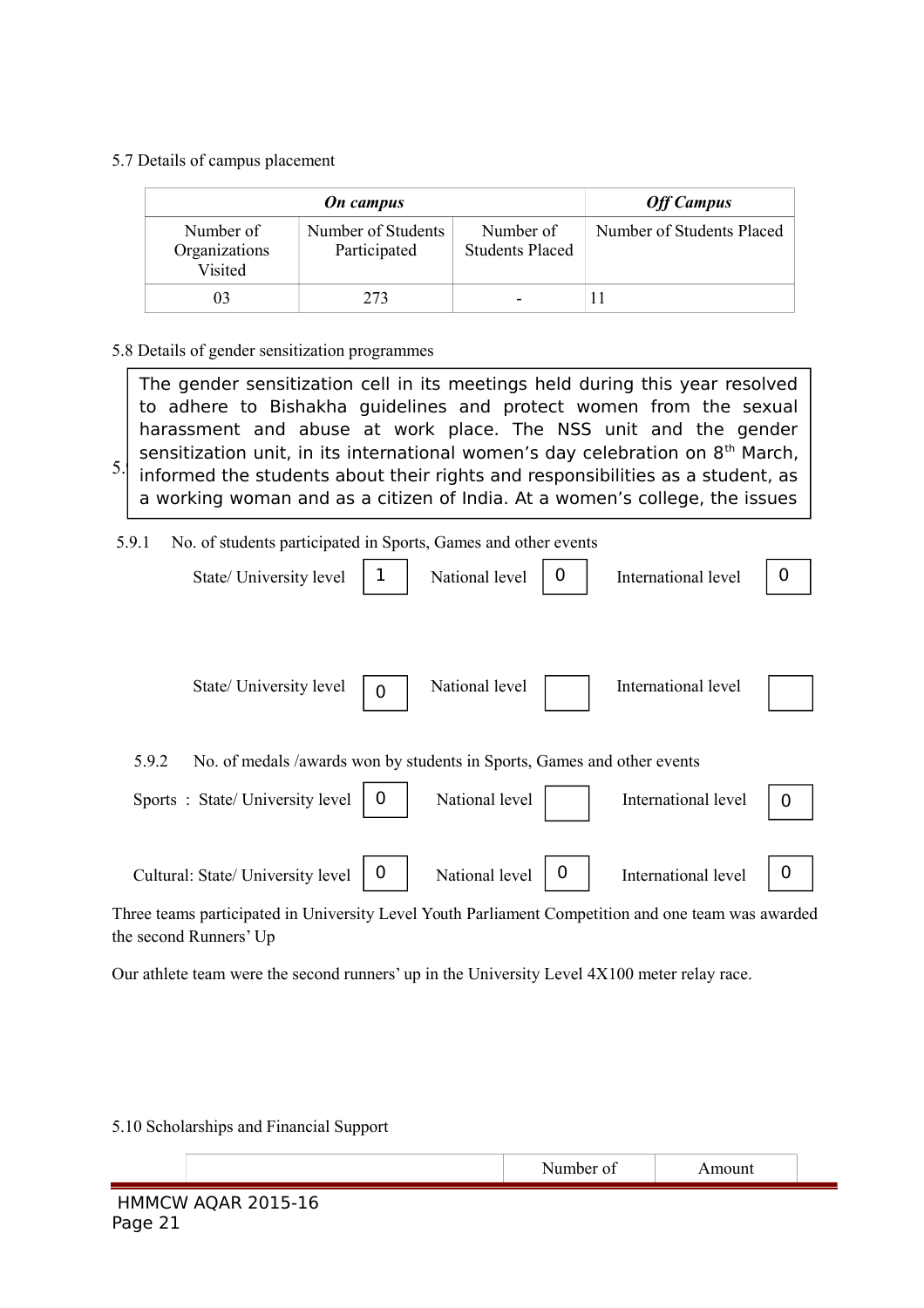|                                                                                           | students                                                |           |
|-------------------------------------------------------------------------------------------|---------------------------------------------------------|-----------|
| Financial support from institution                                                        | 29                                                      | 24025     |
| Financial support from government                                                         | 102 (Kanyashree: A<br>WB Govt scheme<br>for girl child) | 25,50,000 |
| Financial support from other sources                                                      | 06 (BCW dept)                                           | 28,800    |
| received<br>students<br><b>Number</b><br>who<br>of<br>International/National recognitions | U                                                       | NA.       |

#### 5.11 Student organised / initiatives

| Fairs : State/University level $\begin{vmatrix} 0 \\ 1 \end{vmatrix}$ National level $\begin{vmatrix} 0 \\ 0 \end{vmatrix}$ International level $\begin{vmatrix} 0 \\ 1 \end{vmatrix}$      |  |  |  |
|---------------------------------------------------------------------------------------------------------------------------------------------------------------------------------------------|--|--|--|
| Exhibition: State/ University level $\begin{vmatrix} 0 \\ 1 \end{vmatrix}$ National level $\begin{vmatrix} 0 \\ 0 \end{vmatrix}$ International level $\begin{vmatrix} 0 \\ 1 \end{vmatrix}$ |  |  |  |
|                                                                                                                                                                                             |  |  |  |

5.12 No. of social initiatives undertaken by the students

5.13 Major grievances of students (if any) redressed: A spacious common room, changing room for minority students a hygienic canteen and more toilets were major demand from students. The college has addressed to all these grievances.

 $|0|$ 

**Students Union initiatives:** An inter-college fest, xiphias, celebrated with fanfare and gaiety. The days of national importance,  $26<sup>th</sup>$  January,  $15<sup>th</sup>$  August were celebrated at college campus. We celebrated Rabindranath Tagore and Swami Viveknandda birth anniversaries with sombre and reverence. Welcome ceremony for students, farewell to final year students, Basant Panchami and Holi are other celebrations we indulge in.

Our students were the first runners up at the district level quiz competition. This team represented the college at the state level and was adjudged second runners up in the quiz and extempore speaking competitions.

Students' Union participation with NSS unit

- Donation of clothes for the poor and downtrodden in the locality
- Communal harmony campaign week observed
- Painting competition
- International Women's Day observed.
- Regular activities like planting & preservation of the green in the campus Continued. The NSS volunteers helped in maintaining a clean campus.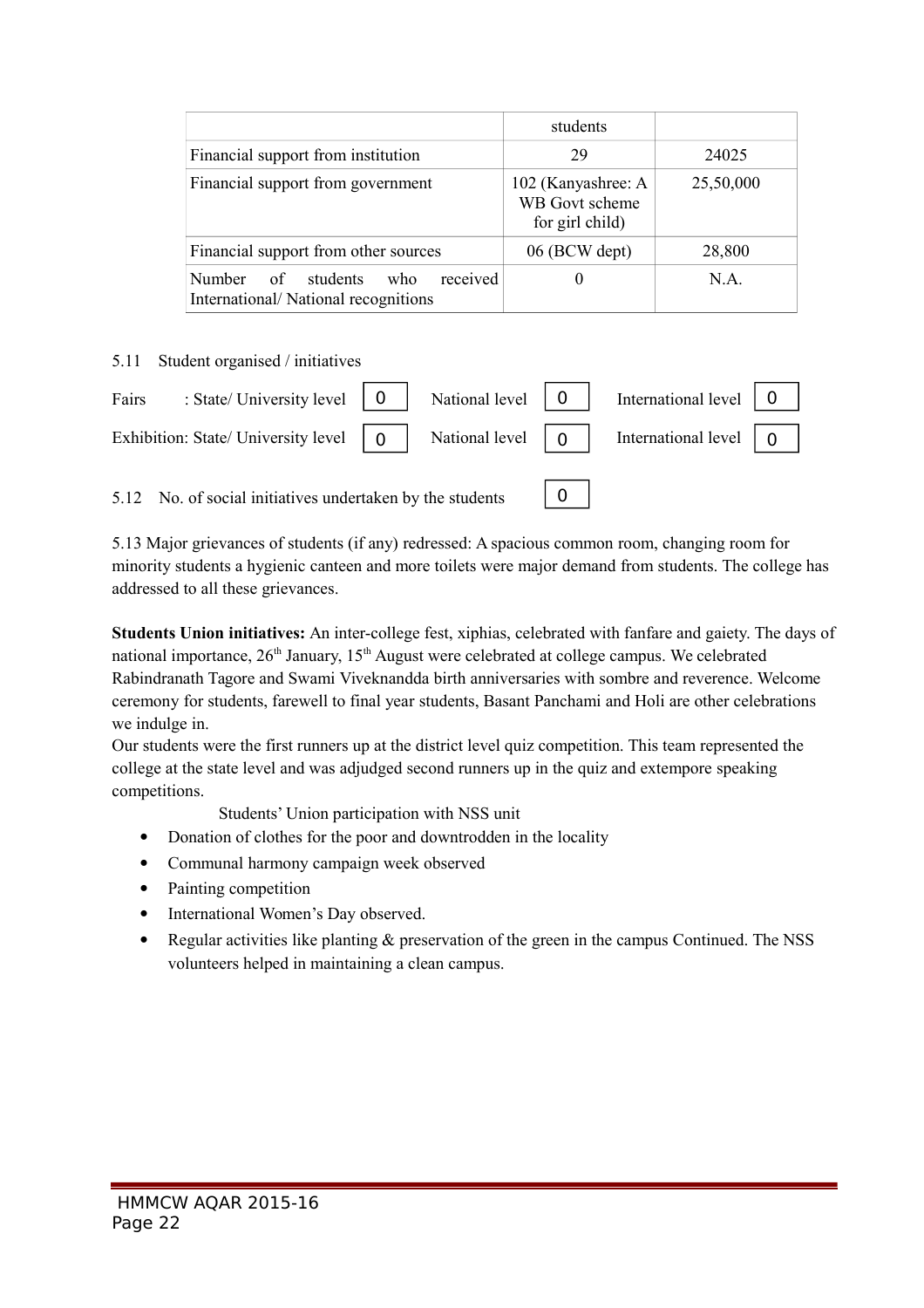# **Criterion – VI**

<u>in future .</u>

### **6. Governance, Leadership and Management**

### 6.1 State the Vision and Mission of the institution

The college seeks to educate, enhance skills and empower students to enable them become useful resource to the society. Our Mission is to raise the stature of the college to state level

### 6.2 Does the Institution has a management Information System

The college is run by the governing body that comprises of teaching, non-teaching, student representatives, the university and government nominees. Principal/Teacher-in-Charge is the executive head of the institution, several committee are assigned with specific responsibilities. The minutes of the meetings are committees are put up as suggestions to the chair. Some suggestions are simple and are readily accepted. The more complex ones, especially those that has cost considerations, are referred to the Governing Body.

Teachers' and Non-Teachers' Council are two other strong statutory bodies that looks into the well being of the college and the Principal seeks suggestions and feedbacks from these bodies as and when the need comes calling. Personal grievances, differences of opinion, interpersonal relationship issues are dealt in camera so as to avoid embarrassment of any staff member.

### 6.3 Quality improvement strategies adopted by the institution for each of the following:

### 6.3.1 Curriculum Development

Four of our teachers are members of the board of studies of the university that designs and rectifies the syllabi for constituent colleges. Our teachers were present in the workshops and meeting that were listening to the voices from constituent colleges while planning the syllabus. Apart from this, the syllabi taught in the college had always been externally determined. We at our end, however, prepared academic calendars for students and shared our lesson planning with our students.

### 6.3.2 Teaching and Learning

was the foray of the institute. The college follows the curriculum designed by the university. The teachers follow lecture method along with PPT presentations teaching aids. Unit tests are scheduled every month to evaluate their progress. Regular classes, systematic monitoring and repeated evaluation letal base of our impartment and over the years we could partially capture the result position that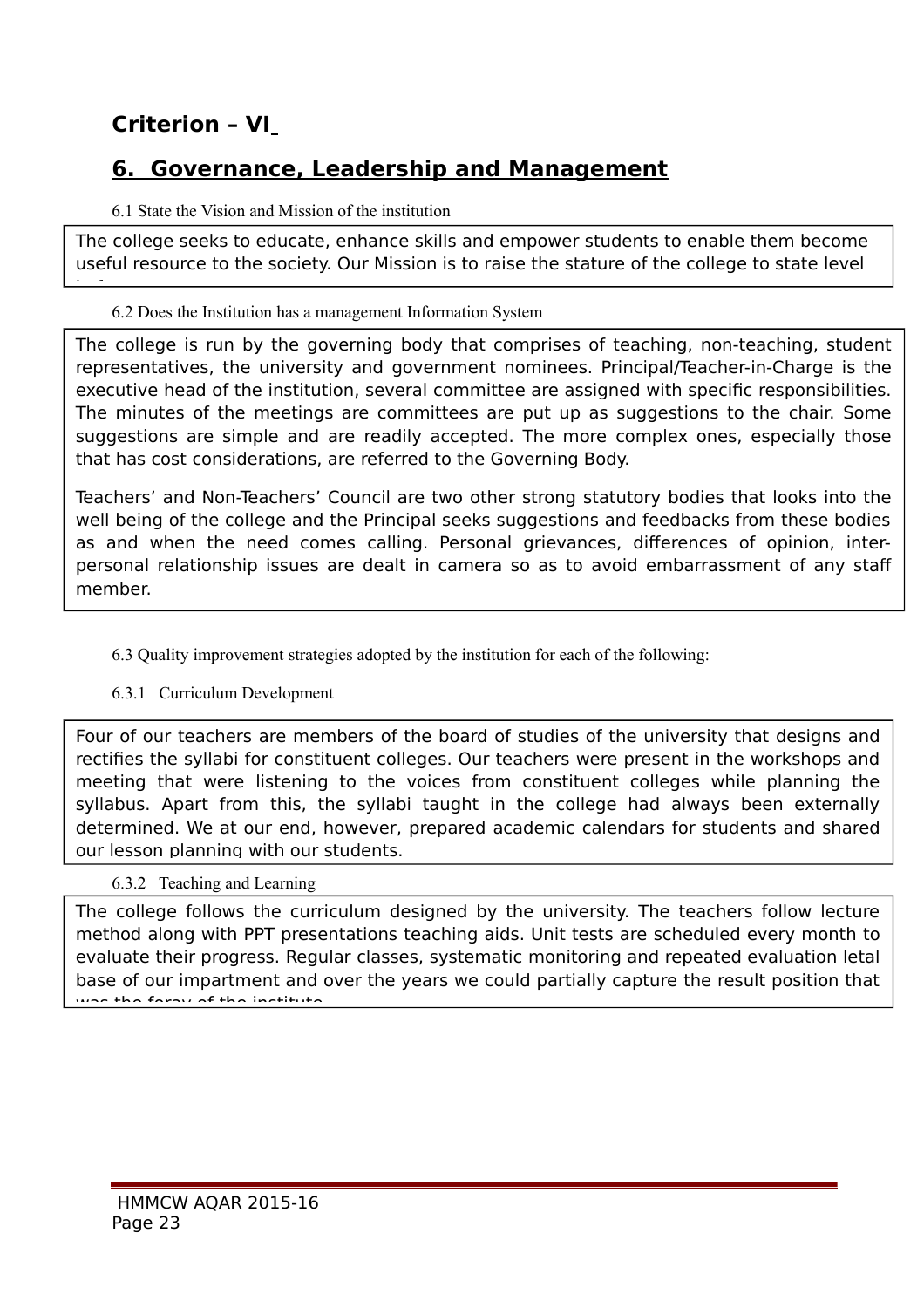### 6.3.4 Research and Development

As against the stipulated norms of at least four full-time faculty for arts departments, six for science departments, five for English, Bengali and Geography, we were running our departments as single-handed or at best as two person faculty. It was obvious thus that no teacher was ready to shoulder the additional load of a funded research project, despite repetitive calls from our research promotion cell.

But despite all odds, our faculty was publishing, participating, presenting their research ideas at international and national forums. The research promotion cell and the institution have been providing and attendance conductive for research purposes and were lauding the efforts and were  $\alpha$ 

### 6.3.5 Library, ICT and physical infrastructure / instrumentation

- Library has been automated and equipped with KOHA. Internet access and open access to books provided.
- Library, CCC, Students' Union, Alumni Association PC nodes are internet enabled.
- The second storey construction over the open air stage is complete. MP of the constituency inaugurates the facility for the institution.
- The college faculty is now a member of the Inflibnet and can access academic

### 6.3.6 Human Resource Management

An extremely short-staffed institution like ours survives on an efficient human resource management. The person (s) at the helm knows our strengths and weaknesses and deploys us on the basis of this knowledge. Work is assigned with utmost care and concern to the person or the team that is suited for the assignment. Duplications and repetitive efforts are carefully avoided. The management keeps a note on the assignments and its outcome that is

readily shared with the stakeholder. We strive on teamwork as our motto.

### 6.3.7 Faculty and Staff recruitment

The new Principal of the college, Dr Soma Ghosh, joined the institution in July, 2016. All teachers against substantive posts are recruited by the College Service Commission, Government of West Bengal. However, in 2011 the vacant teaching positions of our college were filled up by the contract teachers and part time teachers of the college. The government approved a contract teacher and three part time teachers per vacancy. The college took efforts to fill in the staff recruitment by hiring guest faculty. The embargo was lifted on 2015 and the college had put a requisition of nineteen assistant professors with the Service Commission.

Meanwhile, the college hired six full-time management supported contract teachers to fill in the gap for departments which were running without a substantive faculty. The college is trying to fill up the 23 vacancies of Non-Teaching Staff through direct

6.3.8 Industry Interaction / Collaboration

 $H$ M  $\epsilon$  cheme though the  $H$ KAUSHAL scheme, though the venture was not very successful. We are trying to engage in vocational and skill development collaboration with industries to provide better exposure and enhance eligbility and ability of our students. The college entered into collaboration with orion infotech, an NSDC partner and sought funds under the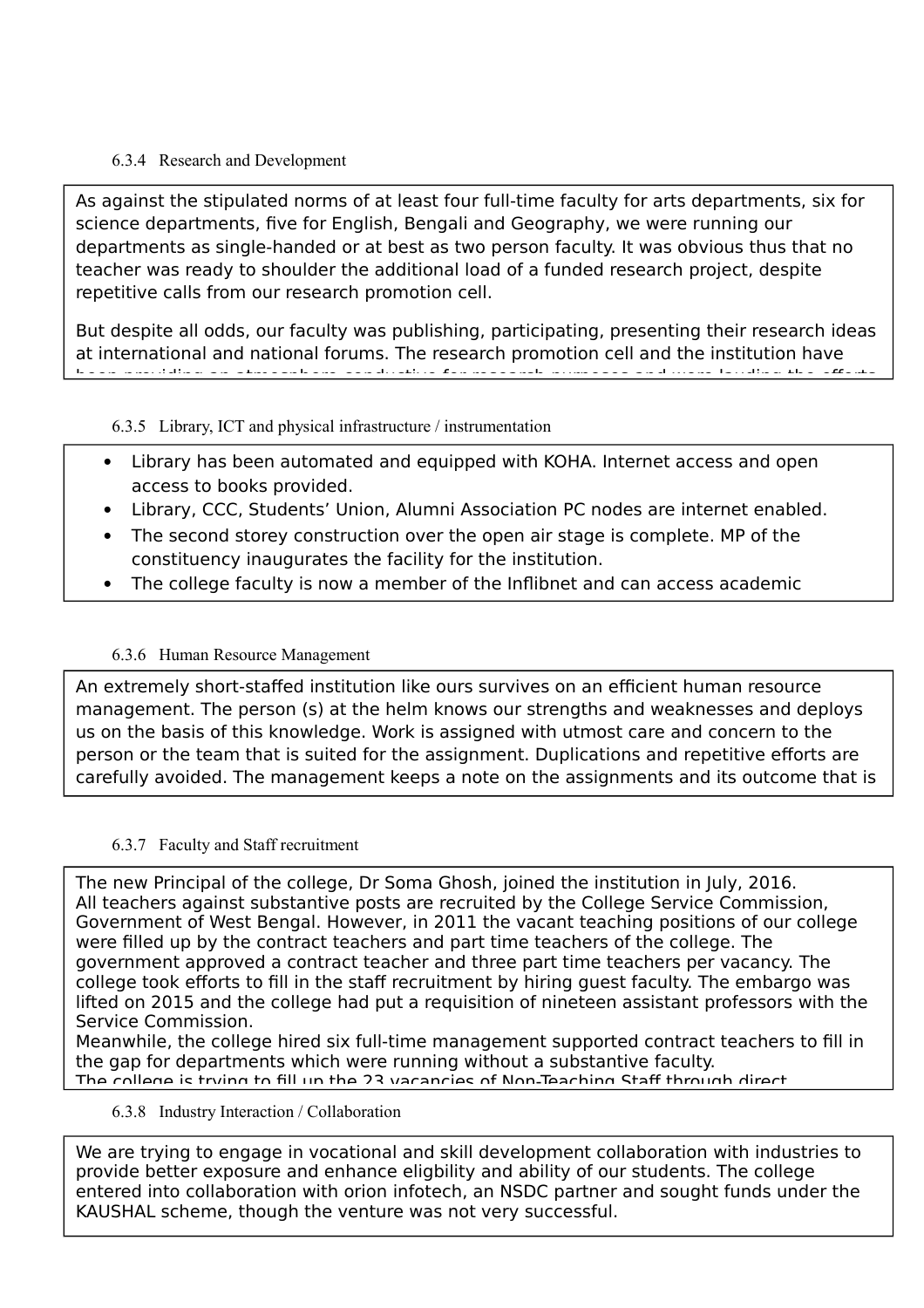#### 6.3.9 Admission of Students

We had been admitting our students on a first-come-first-serve basis on the marks cut-off prescribed by the University for Honours and General courses. Higher than university criteria, however, are applied for those departments with a higher demand ratio. The cutoff, the subject combinations to be offered by the college are decided at the Admission sub-committee meeting that is routinely held at the beginning of each academic year.

|                                 | Teaching        | PF/GI/Medical           |
|---------------------------------|-----------------|-------------------------|
| 6.4 Welfare schemes for         |                 | allowance and leave,    |
|                                 |                 | earned and on duty      |
|                                 |                 | leave, CAS              |
|                                 |                 | opportunities           |
|                                 |                 | Two teachers have       |
|                                 |                 | availed of the Child    |
|                                 |                 | Care leave on $2015-16$ |
|                                 |                 | One teaching is         |
|                                 |                 | preparing her files for |
|                                 |                 | FDP                     |
|                                 | Non teaching    | ML, EL, and CL. PF      |
|                                 |                 |                         |
|                                 | <b>Students</b> | Health insurance,       |
|                                 |                 | Health home             |
|                                 |                 |                         |
| 6.5 Total corpus fund generated | 30,64,46        |                         |

5

6.6 Whether annual financial audit has been done  $Yes$   $\parallel$  No

 $\checkmark$ 

6.7 Whether Academic and Administrative Audit (AAA) has been done?

| Audit Type     | External |        | Internal |           |
|----------------|----------|--------|----------|-----------|
|                | Yes/No   | Agency | Yes/No   | Authority |
| Academic       | No       | N.A.   | No       | N.A.      |
| Administrative | No       | N.A.   | No       | N.A.      |

6.8 Does the University/ Autonomous College declares results within 30 days?

For UG Programmes Yes | NA No

NA NA

For PG Programmes Yes  $\vert$  No  $\vert$  No



NA

6.9 What efforts are made by the University/ Autonomous College for Examination Reforms?

N.A.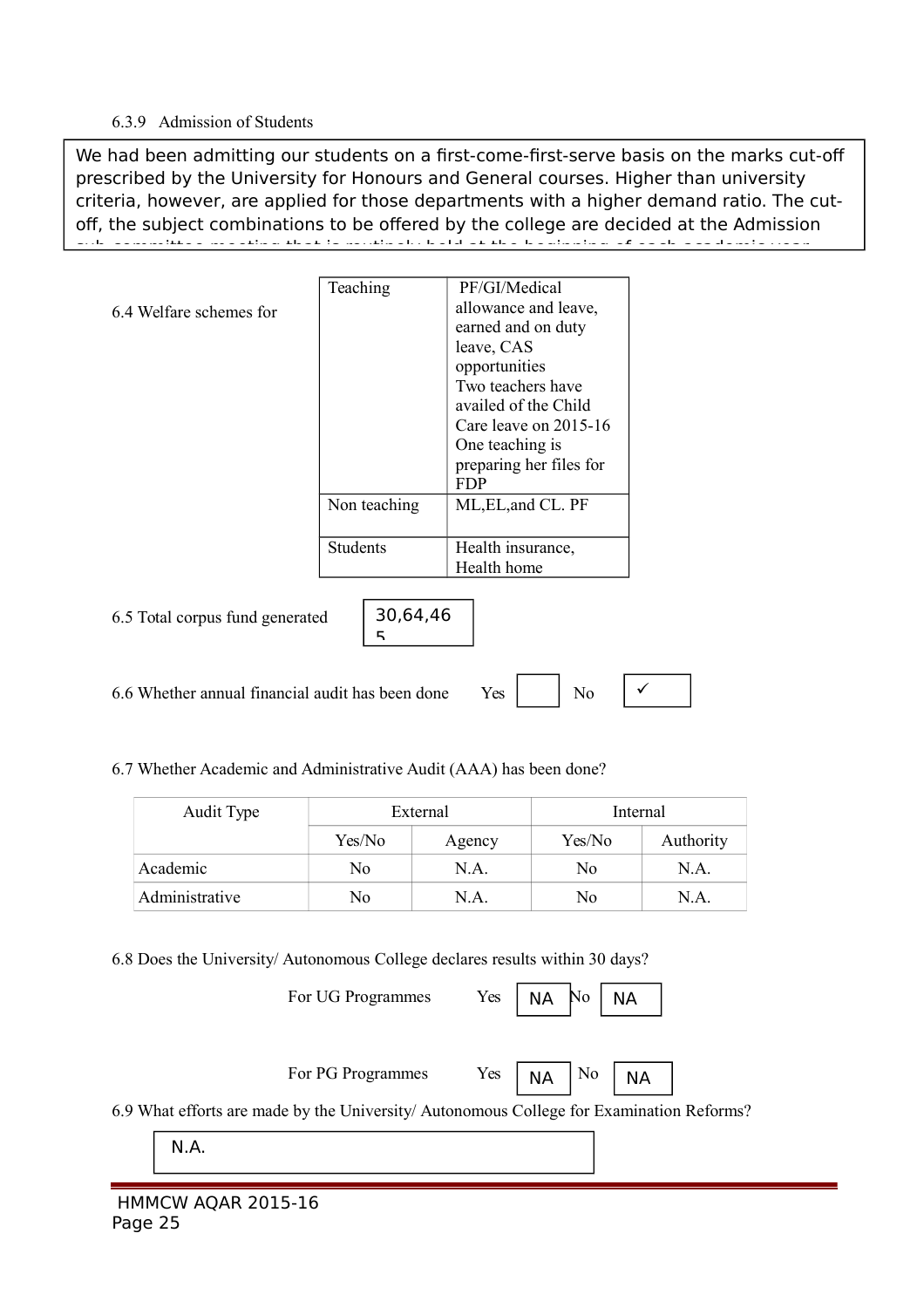6.10 What efforts are made by the University to promote autonomy in the affiliated/constituent colleges?

N.A.

6.11 Activities and support from the Alumni Association

Despite its unregistered status, the Alumni Association has been providing all round support towards the institution in organizing and hosting events and workshops with the NSS and CCC. A member of the alumni association has been appointed as a non-teaching faculty on an ad-hoc basis by the college. They have served as the ears of the institution in bringing back the feedback on the impact of the institution on the society. On a more concrete front, they have been helping the needy students to pay the fees of the college and the examination and helping them to procure text books.

### 6.12 Activities and support from the Parent – Teacher Association

No formal Parent-Teacher Association exists for the institution. However, the parents have given us their invaluable support and suggestions during the departmental parent-teacher meeting.

All parents are encouraged to meet the management with problems of their wards (emotional, academic, financial and otherwise) and with concrete suggestions for development. Their feedback is closely monitored and strictly

#### 6.13 Development programmes for support staff

adhered to.

The office staff had to undergo a very basic training to run the Students' Plus software. No other development programme for support staff has been held by the institution. However, an individual is encouraged is undertake any short-time course after the work hours to upgrade and improve his/her skills and qualifications.

The head-clerk and the non-teaching council monitors the performances of the support staff and reports his impression to the Governing Body through the

6.14 Initiatives taken by the institution to make the campus eco-friendly

- Through the NSS by keeping the campus clean and green.
- By planting, preserving and protecting the green at the campus.
- By checking the wastage of water and electricity and asking the Students' Union to monitor this as a major stakeholder of the college.
- By celebrating Basant Utsav every year to nurture the greens of the spring and the greens of the youth.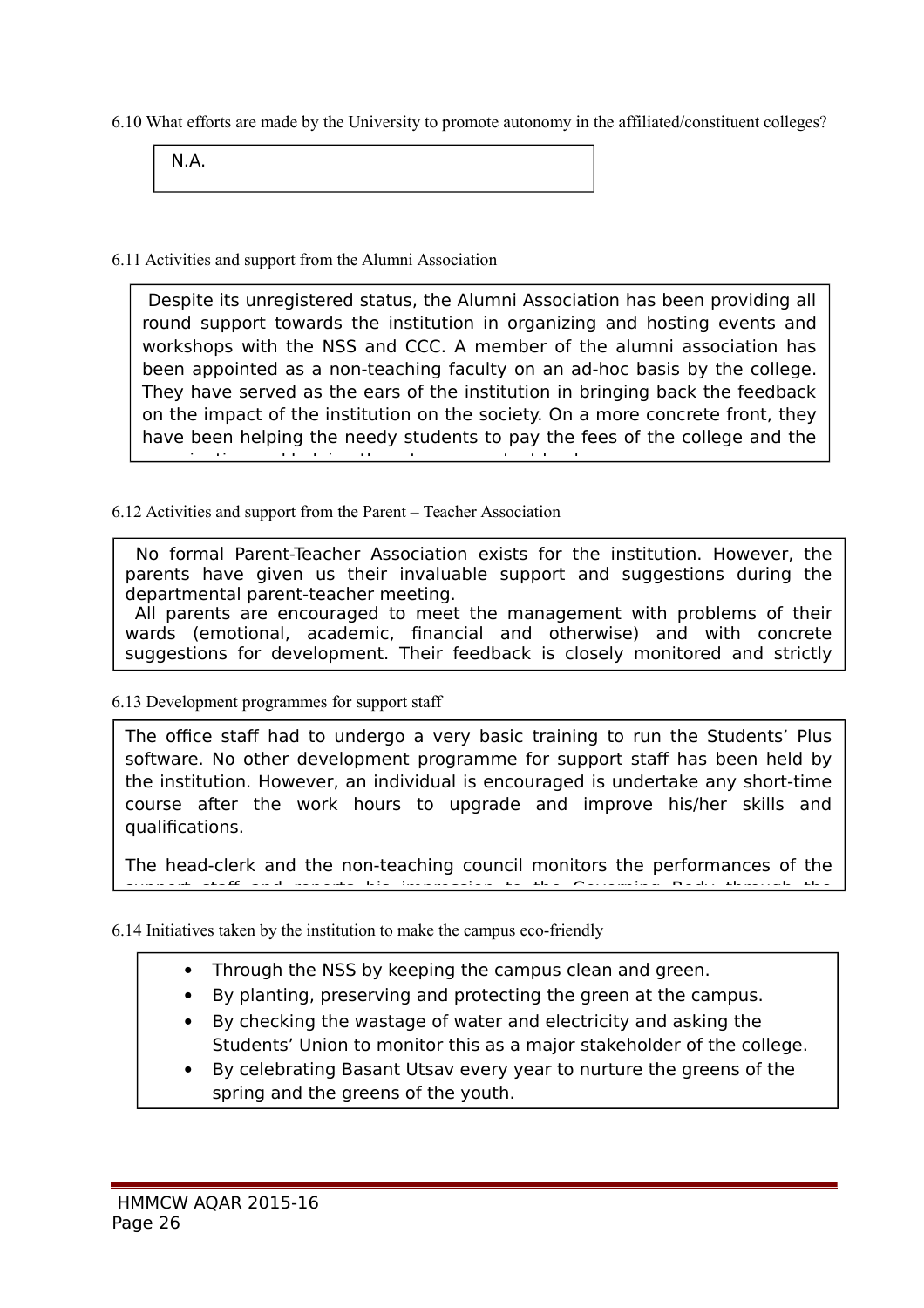# **Criterion – VII**

# **7. Innovations and Best Practices**

7.1 Innovations introduced during this academic year which have created a positive impact on the functioning of the institution. Give details.

Paperless governance introduced. Both used to prevent degradation of environment. Green audit conducted. Waste water management tried.

7.2 Provide the Action Taken Report (ATR) based on the plan of action decided upon at the beginning of the year

- International and national seminars organized
- Social outreach cell formed
- Collaboration with GNSIPT and Living and Learning Resources for job oriented certificated and diploma courses
- Collaboration with Rasik Bhita, Sarada Math for soft skill generation towards better placement options
- Compulsory Yoga and Meditation classes started.
- Communicative English and basic computer training classes introduced in college

7.3 Give two Best Practices of the institution *(please see the format in the NAAC Self-study Manuals)*

### **Title of the Practice**------------New Learners corner

**Goal--------**To extend an opportunity to interested yet marginal sections of the community by imparting elementary and application oriented education in simple modes and methods.

**Practice------**Interested participants are taught the course of class three standard followed by examination and certification. All effort to enlighten the lives of less opportuned living in the vicinity is done by passed out students of the college.

**Evidence-------**Classes have commenced from 2<sup>nd</sup> September 2016 with as many as 15 such people.An attendence sheet bears the names of candidates and the day they were present for the class.

**Challeng**es--------The candidates ought to invest time with enough dedication.They often deviate from the routine course of study;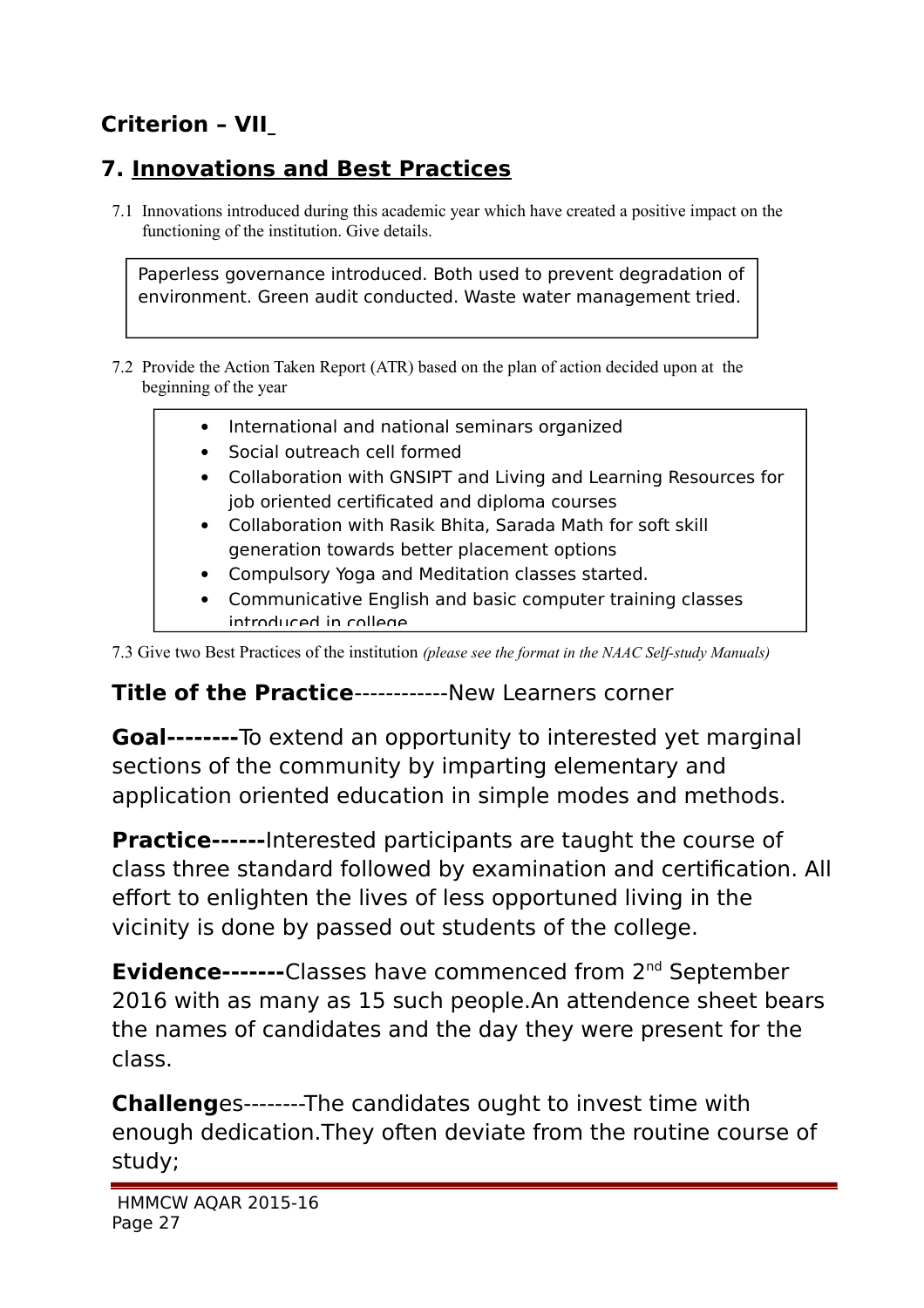Candidates are prone to learn the nitty gritty of regular needs like filling up withdrawl forms in Banks,use of ATM etc.

Inadequate books at their diposal.

**Notes------**The NSS unit of the college conceived the idea on 20<sup>th</sup> August 2016 on the occasion of Sadbhavna Diwas.But the practice commenced from 2<sup>nd</sup> September 2016 and is governed by the Alumni Association of the college.

# **Future plan------**

We plan to elevate the exercise to the next stage ie  $2<sup>nd</sup>$  stage where we would impart learning upto  $8<sup>th</sup>$  standard. Also we aim to enhance their technical skills in arts and artefacts.

# **2 nd Best Practice--------------**

# **Title-------**

**'Bandhan'**---a mechanism of bridging the past with the present.

**Goal-**------To Utilise the rich resources of veteran teachers of our college and make learning more enterprising and interesting.Also ensuing a sense of belonging to our dear seniors.Its like home coming for them.It is a way of caring for the old and the aged who had once remained mentors in our lives.

Also the students get to learn through different angles from veteran teachers.

**Practice--------**Retired teachers are offered the opportunity to return to classes they had left after superannuation.We try to tap the resource in them, through extension lecture sessions arranged for them.

**Evidence---------**Superannuated teachers are invited through formal official letter,which is documented by respective departments.

**Challenges-------**Many remain averse to the practice due to health issues;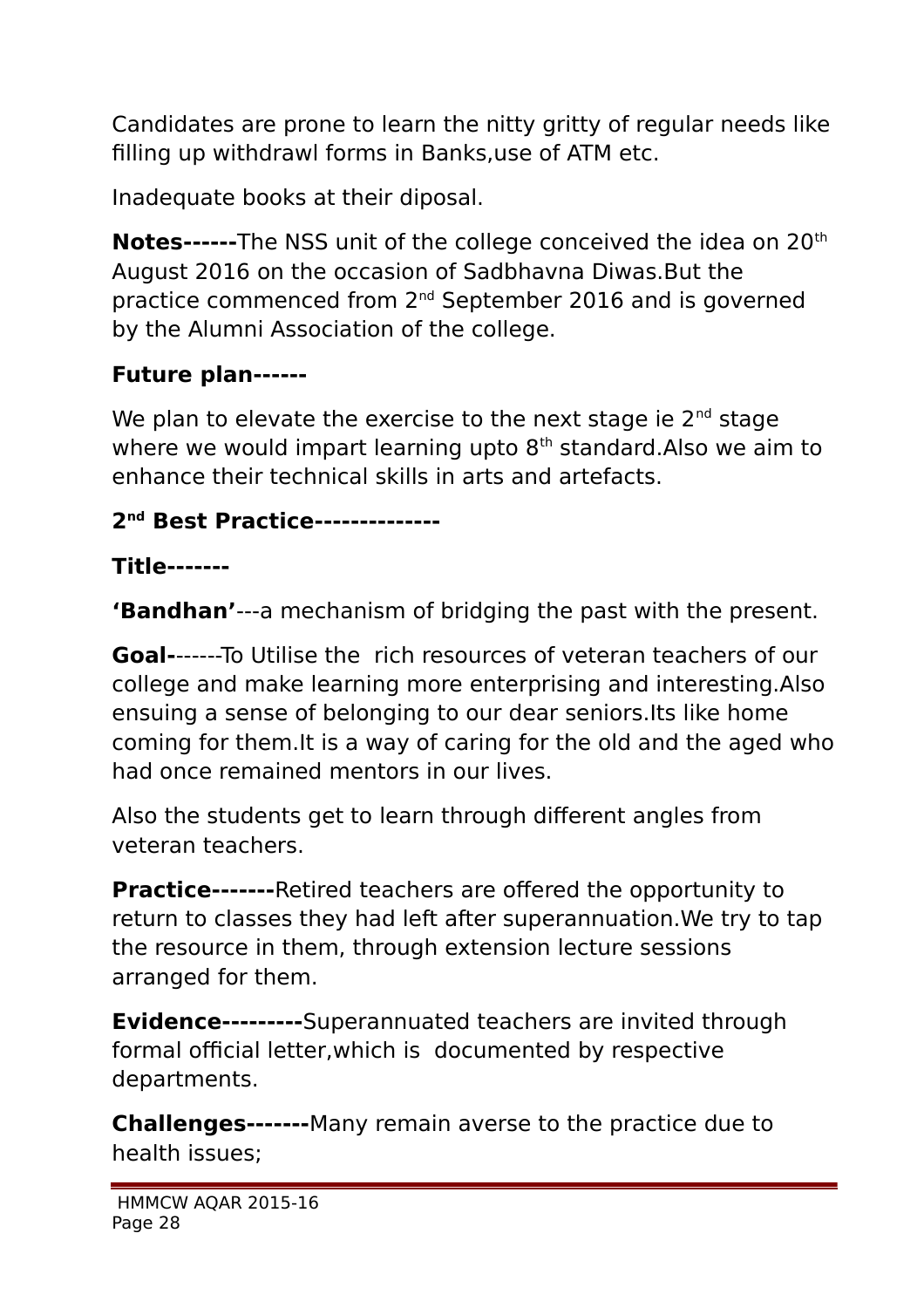Very limited scope of classes awarded to them.They may take one or two classes in a year.Even if they prove their excellence, college cannot afford to give them regular classes.

**Notes----------**This is an excellent way of bridging the past with the present------a chord to connect with our respected seniors.

We are glad to have succeeded in reviving Ankan club -------an extended endeavor of Bandhan where our ex students take the lead.This club encourages Less advantaged children to paint and spread the wings of colour to their lives.

 Its an option for our passed pupils to serve the community; just as children of lesser Gods extended the scope of playing with colours and learning to be future artists.

7.4 Contribution to environmental awareness / protection

 Nss unit successful in maintaining a clean campus. Conducting green audit. Plantation of saplings every year students trained not to litter around in classrooms.

7.5 Whether environmental audit was conducted? Yes No No

Y

7.6 Any other relevant information the institution wishes to add.

- The department of Political science had submitted a proposal in making of Bengali glossary with CSTT, Govt of India: and looking forward to many more such endeavours.
- A national seminar on India's foreign policy in  $21<sup>st</sup>$  century was being planned. It was to be hosted by the Department of Political Science.
- Planning to introduce certificate courses with industry partners to meet the requirements of the global job market.

### 8. **Plans of institution for next year**

We wish to have smart classes for students. We wish to make our students techno savvy embolden their skills with knowledge yoked to technology make them proficient in communicative English and basic computer skills.